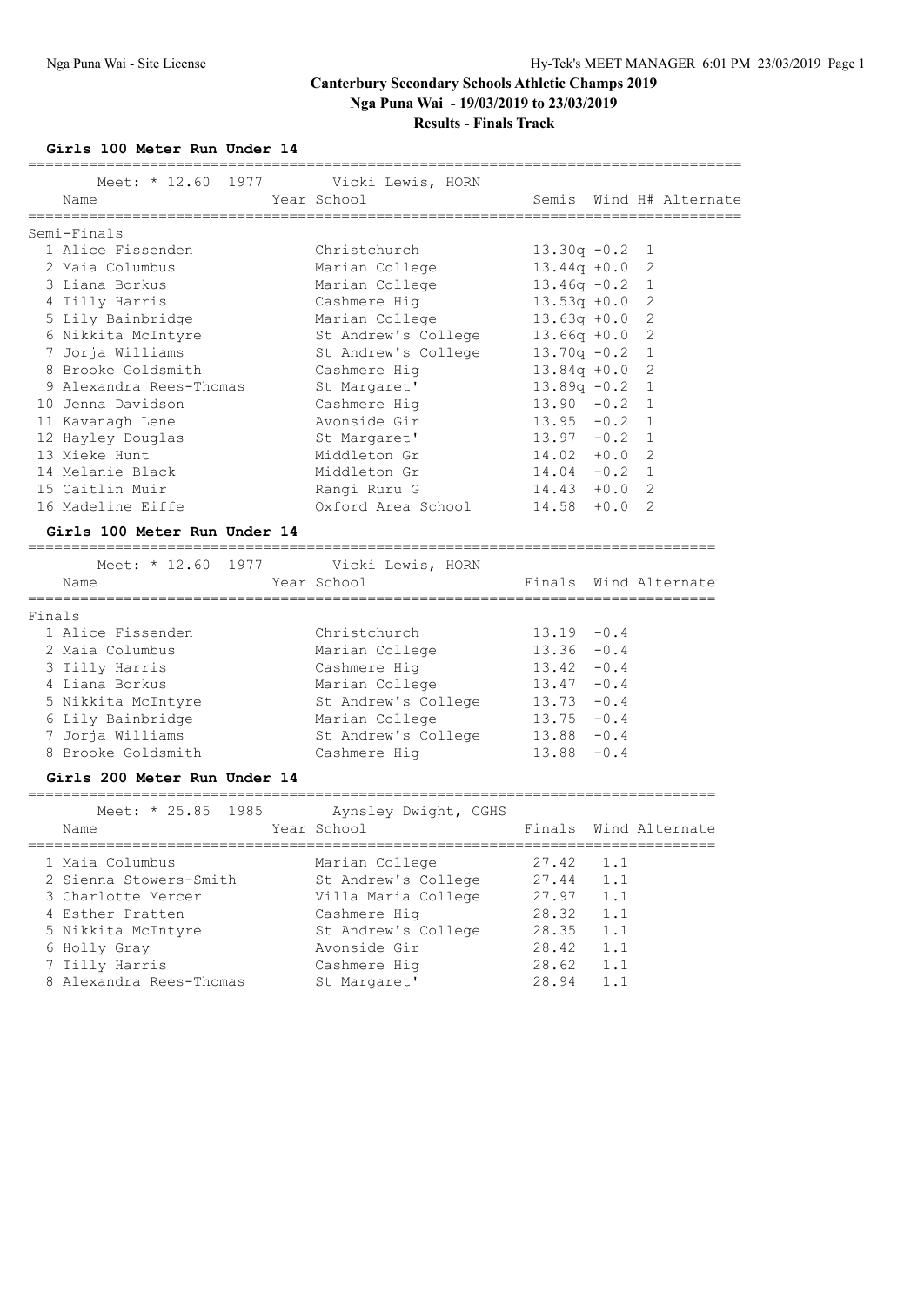#### **Girls 400 Meter Run Under 14**

| Meet: * 58.21 1983<br>Name                                                                                                                | P McKay, MAIR<br>Year School                                                                                                             |                                                                           | Finals Alternate |
|-------------------------------------------------------------------------------------------------------------------------------------------|------------------------------------------------------------------------------------------------------------------------------------------|---------------------------------------------------------------------------|------------------|
| 1 Sienna Stowers-Smith<br>2 Charlotte Mercer<br>3 Holly Gray<br>4 Olivia Herman<br>5 Rosaria Gibson<br>6 Zara McLean<br>7 Charlise Miller | St Andrew's College<br>Villa Maria College<br>Avonside Gir<br>Villa Maria College<br>Villa Maria College<br>Darfield Hig<br>Darfield Hig | 1:00.12<br>1:01.30<br>1:02.38<br>1:03.17<br>1:05.13<br>1:06.34<br>1:06.95 |                  |
| 8 Amber Brownlee                                                                                                                          | Kaiapoi High School                                                                                                                      | 1:11.76                                                                   |                  |

#### **Girls 800 Meter Run Under 14**

==========================================================================  $M = 2.40 - 77$  2012

| Name              | Meet: $\frac{x}{2}$ :18.77 $\frac{2012}{201}$ Ari Graham, STAC<br>Year School |         | Finals Alternate |
|-------------------|-------------------------------------------------------------------------------|---------|------------------|
| 1 Rosaria Gibson  | Villa Maria College                                                           | 2:25.52 |                  |
| 2 Esther Pratten  | Cashmere Hig                                                                  | 2:27.34 |                  |
| 3 Xanthe Jane     | Rangiora Hig                                                                  | 2:31.37 |                  |
| 4 Pippa Baker     | Christchurch                                                                  | 2:35.65 |                  |
| 5 Madeline Sharpe | Christchurch                                                                  | 2:35.67 |                  |
| 6 Grace Howell    | Cashmere Hig                                                                  | 2:37.59 |                  |
| 7 Susan Petrie    | Burnside Hig                                                                  | 2:38.97 |                  |
| 8 Estelle Lee     | Cashmere Hig                                                                  | 2:39.26 |                  |

#### **Girls 1500 Meter Run Under 14**

========================================================================== Meet: \* 4:45.47 1986 T Croft, RRGS Name **The School** Year School **Finals Alternate** ========================================================================== 1 Madeline Sharpe Christchurch 5:00.97 2 Bridie Restieaux Villa Maria College 5:04.73 3 Nicole Vance Rangi Ruru G 5:10.35 4 Pippa Baker Christchurch 5:11.31 5 Lily Greenwood Rangi Ruru G 5:16.92 6 Isla McPherson Darfield Hig 5:22.29 7 Payton Kimber-Reynolds St Andrew's College 5:25.14 8 Jenna Hirschfeld St Andrew's College 5:27.36 9 Anna Christensen Burnside Hig 5:27.70 10 Hayley Douglas St Margaret' 5:41.41 11 Leah McCallum Papanui High School 5:43.85 12 Ella Warren Burnside Hig 5:46.91 13 Hazel Saunders **13 Unlimited Pa** 5:53.00 14 Zoe Blacklow Marian College 5:54.57 15 Isla Holland Rolleston College 6:06.82 16 Indigo Stirling Rolleston College 6:13.62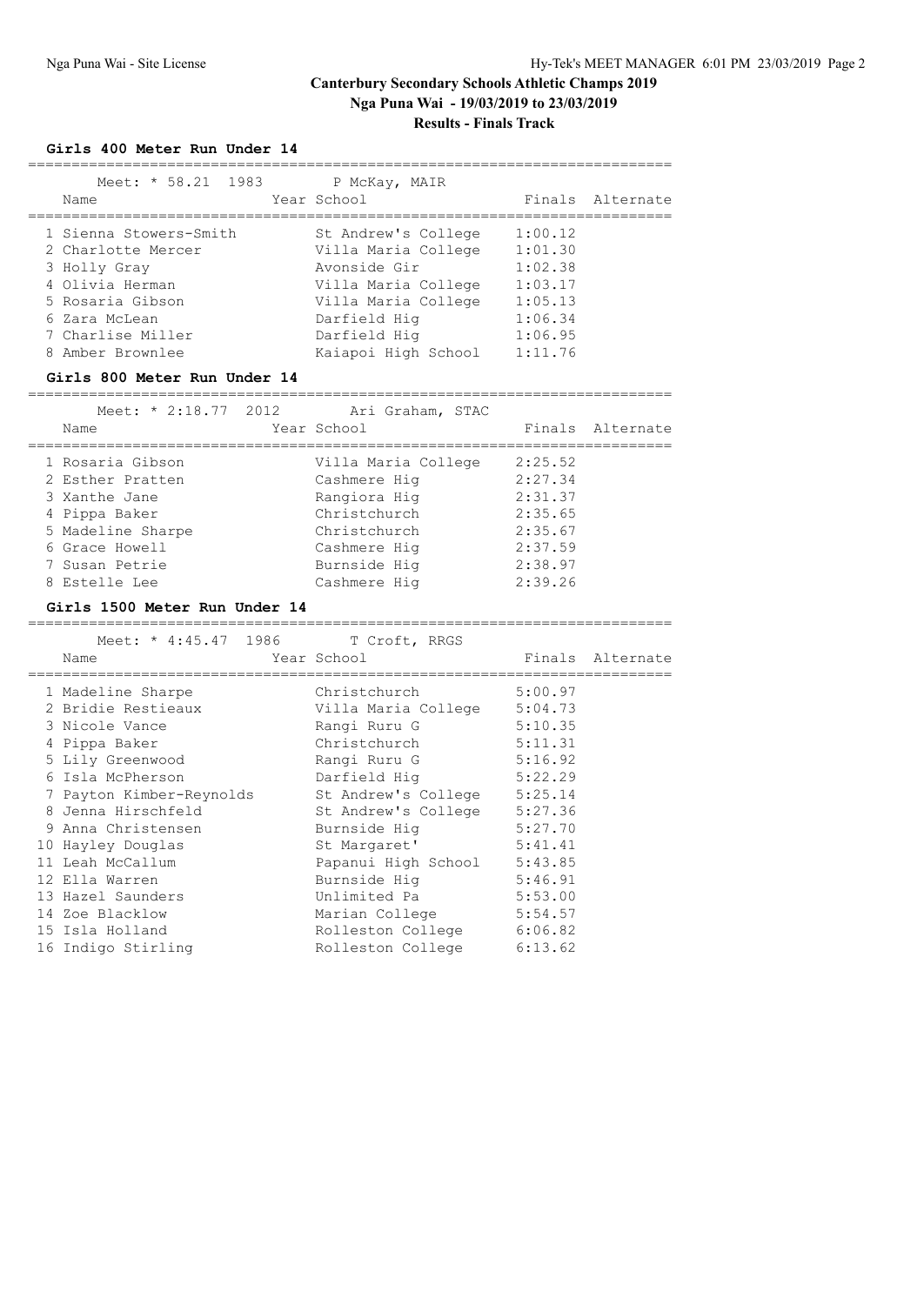# **Girls 80 Meter Hurdles Under 14**

|                                                                      |                                                                                |                              |           |                | -------------------------------- |
|----------------------------------------------------------------------|--------------------------------------------------------------------------------|------------------------------|-----------|----------------|----------------------------------|
| Meet: * 13.00 2008<br>Hand: * 12.7h 1998<br>Equal: $* 12.7h$<br>Name | Maicalia Steinegg, BURN<br>Helena Thorne, MDGR<br>Helena Thorne<br>Year School | Finals                       |           |                | Wind H# Alternate                |
|                                                                      |                                                                                | ;=========================== |           |                |                                  |
| 1 Olivia Herman                                                      | Villa Maria College                                                            | $13.18 - 3.3$                |           | 2              |                                  |
| 2 Alice Fissenden                                                    | Christchurch                                                                   | $13.51 - 1.6$ 1              |           |                |                                  |
| 3 Katelin Parnell                                                    | St Andrew's College                                                            | $13.82 - 3.3$ 2              |           |                |                                  |
| 4 Amelia Williams                                                    | Villa Maria College                                                            | $14.21 - 1.6$ 1              |           |                |                                  |
| 5 Keeley Hughes                                                      | Villa Maria College                                                            | $14.22 - 1.6$ 1              |           |                |                                  |
| 6 Jess Hendren                                                       | Rangiora Hig                                                                   | $14.39 - 3.3$ 2              |           |                |                                  |
| 7 Mieke Hunt                                                         | Middleton Gr                                                                   | $14.64 - 3.3$ 2              |           |                |                                  |
| 8 Izzi Leifi                                                         | Christchurch                                                                   | $14.83 - 1.6$ 1              |           |                |                                  |
| 9 Piper Everson                                                      | Christchurch                                                                   | $15.22 - 3.3$ 2              |           |                |                                  |
| 10 Jessica Langridge                                                 | Darfield Hig                                                                   | $16.85 -1.6$ 1               |           |                |                                  |
| 11 Olivia Watt                                                       | Burnside Hig                                                                   | $16.90 -3.3$ 2               |           |                |                                  |
| 12 Elle Ilkiw                                                        | Burnside Hig                                                                   | $17.05 -1.6$ 1               |           |                |                                  |
| 13 DeArna McCaskey                                                   | Burnside Hig                                                                   | $17.55 - 1.6$ 1              |           |                |                                  |
|                                                                      |                                                                                |                              |           |                |                                  |
| Girls 4x100 Meter Relay Under 14                                     |                                                                                |                              |           |                |                                  |
|                                                                      |                                                                                |                              |           |                |                                  |
| Meet: * 52.27 1987                                                   | Burnside High School, BURN                                                     |                              |           |                |                                  |
| School                                                               |                                                                                | Finals                       | Alternate |                |                                  |
|                                                                      |                                                                                | =======================      |           |                |                                  |
| 1 Cashmere High School<br>' A'                                       |                                                                                | 52.92                        |           |                |                                  |
| 2 Marian College 'A'                                                 |                                                                                | 53.04                        |           |                |                                  |
| 3 St Andrew's College<br>' A'                                        |                                                                                | 53.25                        |           |                |                                  |
| 4 Darfield High School 'A'                                           |                                                                                | 56.10                        |           |                |                                  |
| 5 Rangi Ruru Girls' School<br>A'                                     |                                                                                | 57.35                        |           |                |                                  |
| 6 Hillview Christian School 'A'                                      |                                                                                | 58.77                        |           |                |                                  |
| Girls 100 Meter Run Under 15                                         |                                                                                |                              |           |                |                                  |
| Meet: * 12.65 1989                                                   | M Cameron, CGHS                                                                |                              |           |                |                                  |
| Name                                                                 | Year School                                                                    |                              |           |                | Semis Wind H# Alternate          |
|                                                                      |                                                                                |                              |           |                |                                  |
| Semi-Finals                                                          |                                                                                |                              |           |                |                                  |
| 1 Winnie Grace Palamo                                                | Middleton Gr                                                                   | 12.87q -0.1                  |           | $\overline{1}$ |                                  |
| 2 Manea-Faith Waaka                                                  | Marian College                                                                 | $13.23q -0.4$ 2              |           |                |                                  |
| 3 Alannah Pile                                                       | Burnside Hig                                                                   | $13.39q -0.1$                |           | $\mathbf{1}$   |                                  |
| 4 Gracie Pratten                                                     | Cashmere Hig                                                                   | $13.44q - 0.4$               |           | 2              |                                  |
| 5 Meg Blanchfield                                                    | Christchurch                                                                   | $13.79q - 0.4$               |           | 2              |                                  |
| 6 Emma-Grace Bainbridge                                              | Marian College                                                                 | $13.81q - 0.1$               |           | 1              |                                  |
| 7 Polina Collins                                                     | Burnside Hig                                                                   | $14.00q - 0.1$               |           | 1              |                                  |
| 8 Mari Henderson                                                     | Darfield Hig                                                                   | $14.03q -0.1$                |           | 1              |                                  |
| 9 Emily Mu                                                           | Riccarton Hi                                                                   | 14.18                        | $-0.4$    | 2              |                                  |
| 10 Mihiroa Pauling                                                   | Rangi Ruru G                                                                   | 14.28                        | $-0.4$    | 2              |                                  |
| 11 Jasmine Rosengrave                                                | Marian College                                                                 | 14.30                        | $-0.1$    | $\mathbf{1}$   |                                  |
| 12 Vivien Guttmann                                                   | Rangi Ruru G                                                                   | 14.39                        | $-0.1$    | 1              |                                  |
| 13 Sophie McGillicuddy                                               | Villa Maria College                                                            | 14.42                        | $-0.4$    | 2              |                                  |
| 14 Keira McNaughton                                                  | Papanui High School                                                            | 14.46                        | $-0.1$    | 1              |                                  |
| 15 Jessica Hart                                                      | St Andrew's College                                                            | 14.61                        | $-0.4$    | 2              |                                  |
|                                                                      |                                                                                |                              |           |                |                                  |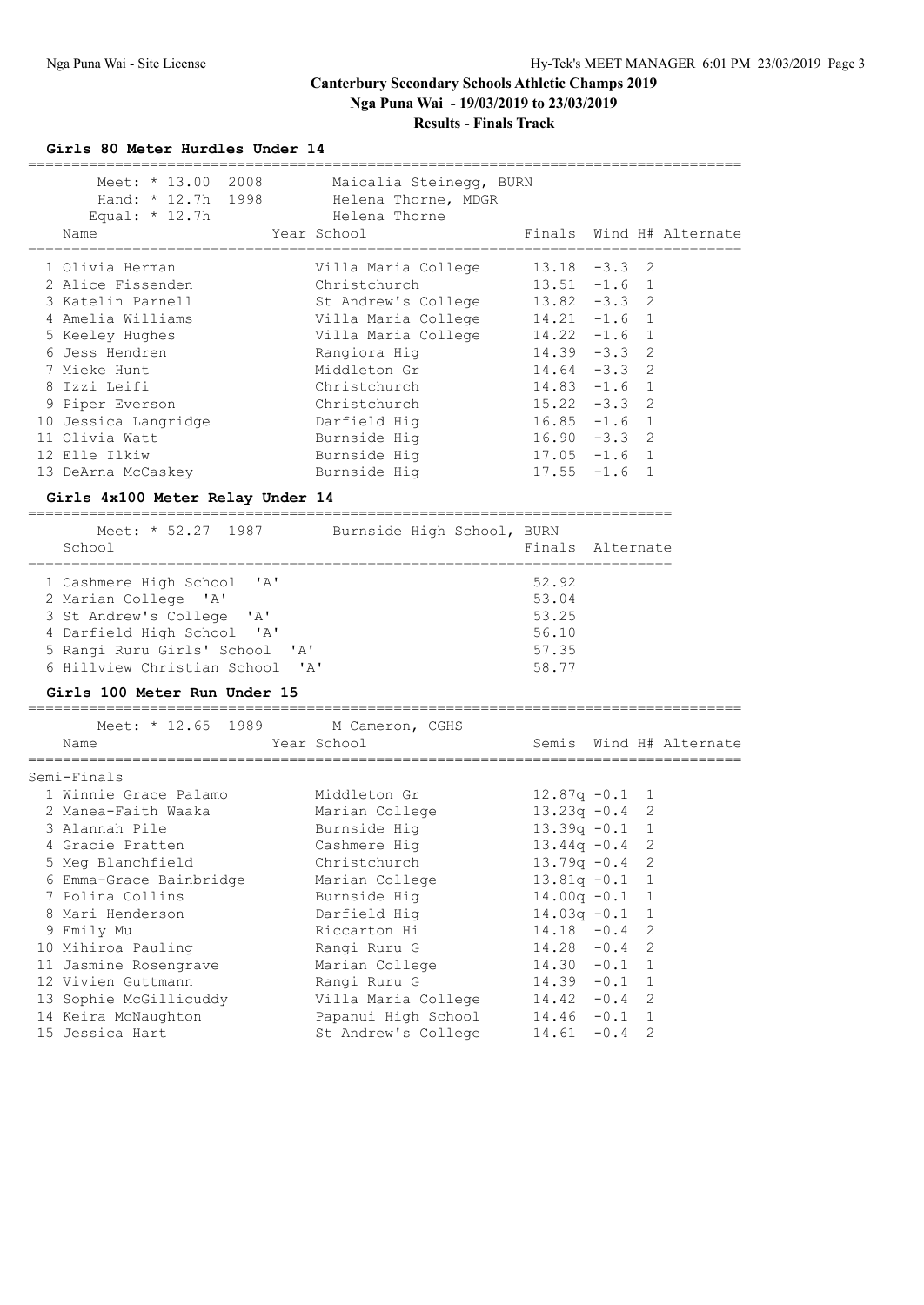# **Girls 100 Meter Run Under 15**

| -------------------------------------- |                                                     |               |                       |
|----------------------------------------|-----------------------------------------------------|---------------|-----------------------|
| Meet: * 12.65 1989<br>Name             | M Cameron, CGHS<br>Year School                      |               | Finals Wind Alternate |
| Finals                                 |                                                     |               |                       |
| 1 Winnie Grace Palamo                  | Middleton Gr                                        | $12.81 - 0.6$ |                       |
| 2 Manea-Faith Waaka                    | Marian College                                      | 13.12         | $-0.6$                |
| 3 Gracie Pratten                       | Cashmere Hig                                        | $13.26 - 0.6$ |                       |
| 4 Alannah Pile                         | Burnside Hiq                                        | 13.28         | $-0.6$                |
| 5 Emma-Grace Bainbridge                | Marian College                                      | $13.59 - 0.6$ |                       |
| 6 Meg Blanchfield                      | Christchurch                                        | $13.73 - 0.6$ |                       |
| 7 Mari Henderson                       | Darfield Hig                                        | $13.99 - 0.6$ |                       |
| 8 Polina Collins                       | Burnside Hig                                        | $14.12 - 0.6$ |                       |
| Girls 200 Meter Run Under 15           |                                                     |               |                       |
|                                        | Meet: * 25.8h 1993 C O'Donovan, CATH                |               |                       |
| Name                                   | Year School                                         |               | Finals Wind Alternate |
| 1 Gracie Pratten                       | Cashmere Hig                                        | $27.42 + 0.0$ |                       |
| 2 Manea-Faith Waaka                    | Marian College                                      | $27.75 + 0.0$ |                       |
| 3 Emily Jackson                        | Burnside Hig                                        | $27.89 + 0.0$ |                       |
| 4 Emma McCusker                        | Rangi Ruru G                                        | 28.39         | $+0.0$                |
| 5 Lillie Rayner                        | Rangi Ruru G                                        | $28.70 + 0.0$ |                       |
| 6 Charlotte Lambie                     | Burnside Hig                                        | $28.70 + 0.0$ |                       |
| 7 Emelia Surridge                      | St Margaret'                                        | $28.99 + 0.0$ |                       |
| 8 Meg Blanchfield                      | Christchurch                                        | $29.05 + 0.0$ |                       |
| Girls 400 Meter Run Under 15           |                                                     |               |                       |
| Meet: * 58.59 1990                     | Anna Rowberry, AVSG                                 |               |                       |
| Name                                   | Year School                                         |               | Finals Alternate      |
| 1 Lillie Rayner                        | Rangi Ruru G                                        | 1:01.75       |                       |
| 2 Emily Jackson                        | Burnside Hig                                        | 1:01.86       |                       |
| 3 Emma McCusker                        | Rangi Ruru G                                        | 1:02.70       |                       |
| 4 Charlotte Lambie                     | Burnside Hig                                        | 1:03.60       |                       |
| 5 Annisha O'Neill                      | Villa Maria College 1:04.93                         |               |                       |
| 6 Emelia Surridge                      | St Margaret' 1:06.36                                |               |                       |
| 7 Leia Bayliss                         |                                                     |               |                       |
| 8 Olivia Jackson                       | Burnside Hig 1:06.47<br>Villa Maria College 1:06.59 |               |                       |

#### **Girls 800 Meter Run Under 15**

| Meet: $*$ 2:15.86 2006<br>Name | Angie Smit, RAHS<br>Year School |         | Finals Alternate |
|--------------------------------|---------------------------------|---------|------------------|
| 1 Emma Parke                   | Christchurch                    | 2:28.40 |                  |
| 2 Jemma Burrowes               | St Margaret'                    | 2:33.44 |                  |
| 3 Olivia Jackson               | Villa Maria College             | 2:35.88 |                  |
| 4 Leia Bayliss                 | Burnside Hig                    | 2:42.70 |                  |
| 5 Eilis Neilsen                | Christchurch                    | 2:42.92 |                  |
| 6 Grace Thomson                | Burnside Hig                    | 2:44.06 |                  |
| 7 Emma Pawsey                  | Avonside Gir                    | 2:45.98 |                  |
| 8 Xanthe Simpson               | Hillmorton H                    | 2:50.98 |                  |
| 9 Emily Morrison               | Darfield Hig                    | 2:54.12 |                  |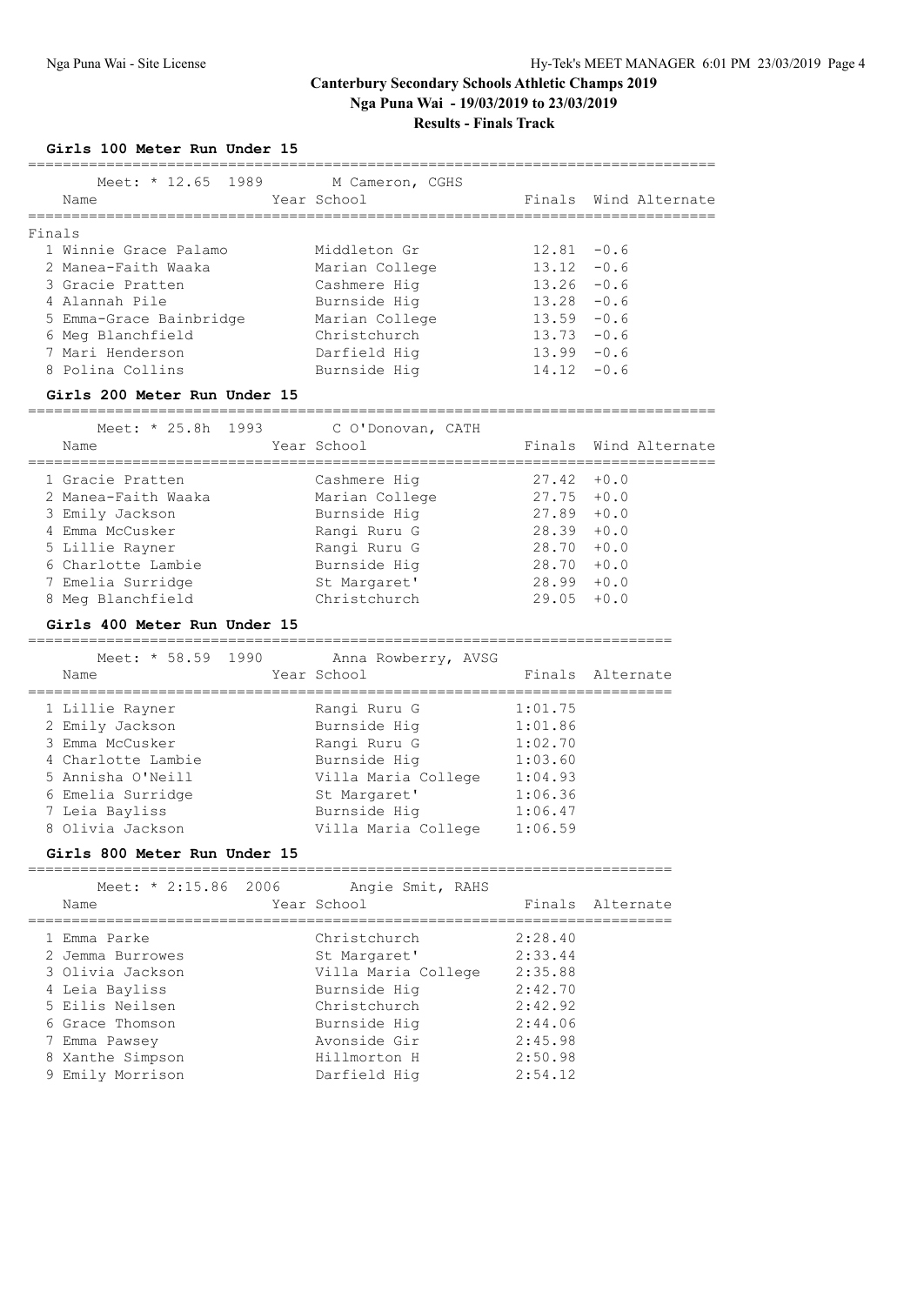# **Canterbury Secondary Schools Athletic Champs 2019 Nga Puna Wai - 19/03/2019 to 23/03/2019**

# **Results - Finals Track**

#### **....Girls 800 Meter Run Under 15**

10 Maddie Thorley St Margaret' 2:54.88 **Girls 1500 Meter Run Under 15**

| Meet: * 4:42.78 2009<br>Name | Margot Gibson, STMG<br>Year School | Finals Alternate |
|------------------------------|------------------------------------|------------------|
| 1 Morgan Flanagan            | Cashmere Hig                       | 4:55.35          |
| 2 Emma Parke                 | Christchurch                       | 5:12.80          |
| 3 Alannah McGuinness         | Cashmere Hig                       | 5:15.76          |
| 4 Paige Avery                | Cashmere Hig                       | 5:23.09          |
| 5 Millie Jane Edmond         | Christchurch                       | 5:34.40          |

#### **Girls 80 Meter Hurdles Under 15**

===============================================================================

Meet: \* 12.26 2018 Tapenisa Havea, STAC Name Year School Finals Wind Alternate =============================================================================== 1 Winnie Grace Palamo Middleton Gr 12.32 -2.5<br>2 Kaitlin Feather Rangiora Hig 12.55 -2.5 2 Kaitlin Feather Rangiora Hig 12.55 -2.5 3 Aaliyah Metcalf Lincoln High School 12.97 -2.5 4 Zara Beagle Villa Maria College 13.50 -2.5

#### **Girls 4x100 Meter Relay Under 15**

| Meet: * 51.74 2000<br>School         | St Andrew's College, STAC |       | Finals Alternate |
|--------------------------------------|---------------------------|-------|------------------|
| 1 Marian College 'A'                 |                           | 53.72 |                  |
| 2 Burnside High School 'A'           |                           | 54.14 |                  |
| 3 Christchurch Girls High School 'A' |                           | 54.26 |                  |
| 4 Rangi Ruru Girls' School 'A'       |                           | 54.27 |                  |
| 5 Villa Maria College 'A'            |                           | 54.91 |                  |
| 6 St Margaret's College 'A'          |                           | 56.15 |                  |
| 7 Christchurch Girls High School     | $'$ B                     | 58.81 |                  |

5 Vivien Guttmann Rangi Ruru G 13.78 -2.5

#### **Girls 100 Meter Run Under 16**

| Meet: * 12.30 1974    | Jo Steele, BURN     |       |                       |
|-----------------------|---------------------|-------|-----------------------|
| Name                  | Year School         |       | Finals Wind Alternate |
| 1 Tapenisa Havea      | St Andrew's College | 12.63 | 0.2                   |
| 2 Jade Kruger         | Rangiora Hig        | 12.73 | 0.2                   |
| 3 Ashley Farrell      | Burnside Hig        | 12.93 | 0.2                   |
| 4 Emma Elston         | St Andrew's College | 13.25 | 0.2                   |
| 5 Georgia Brown       | Cashmere Hig        | 13.76 | 0.2                   |
| 6 Teresa Barnhill     | Darfield Hig        | 13.82 | 0.2                   |
| 7 Kate Willemse       | Middleton Gr        | 14.03 | 0.2                   |
| 8 Jaime Van der Voort | Villa Maria College | 14.11 | 0.2                   |
|                       |                     |       |                       |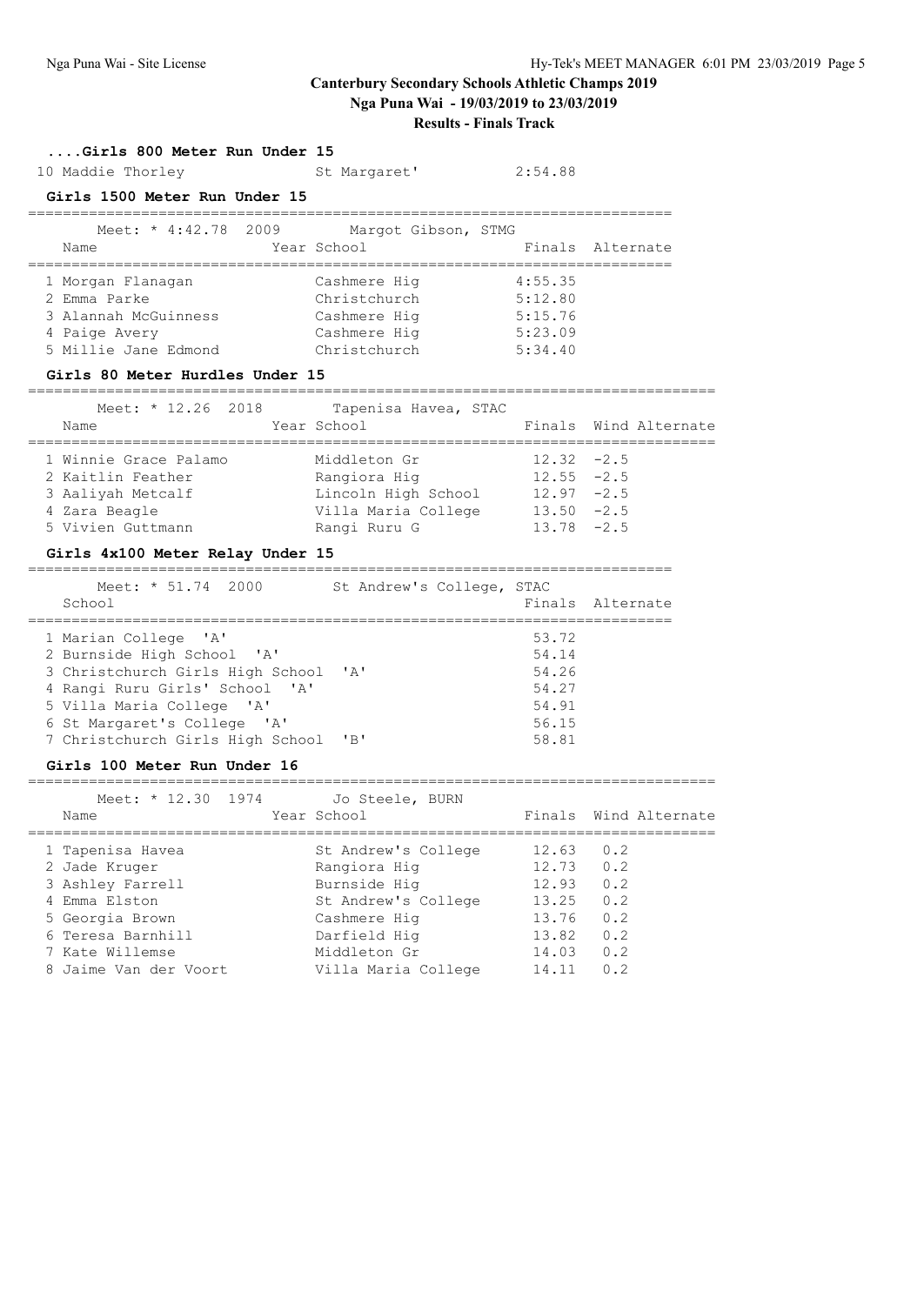#### **Girls 200 Meter Run Under 16**

| Meet: $* 25.30 1975$<br>Name | Kathleen Burt, AVSG<br>Year School |       |     | Finals Wind Alternate |
|------------------------------|------------------------------------|-------|-----|-----------------------|
| 1 Jade Kruger                | Rangiora Hig                       | 25.48 | 0.8 |                       |
| 2 Julia Burnham              | Villa Maria College                | 25.75 | 0.8 |                       |
| 3 Ashley Farrell             | Burnside Hig                       | 26.18 | 0.8 |                       |
| 4 Lily Cockram               | St Margaret'                       | 26.79 | 0.8 |                       |
| 5 Emma Elston                | St Andrew's College                | 27.43 | 0.8 |                       |
| 6 Ella MacDonald             | Christchurch                       | 27.44 | 0.8 |                       |
| 7 Caroline Richards          | Lincoln High School                | 27.56 | 0.8 |                       |
| 8 Mikayla Scott              | Christchurch                       | 28.75 | 0.8 |                       |

#### **Girls 400 Meter Run Under 16**

==========================================================================

| Meet: * 57.64 2008<br>Name | Abbe Watson, RAHS<br>Year School |         | Finals Alternate |
|----------------------------|----------------------------------|---------|------------------|
| 1 Sophie Williamson        | Christchurch                     | 59.20   |                  |
| 2 Chloe Hughes             | Rangi Ruru G                     | 59.43   |                  |
| 3 Lily Cockram             | St Margaret'                     | 1:00.60 |                  |
| 4 Caroline Richards        | Lincoln High School              | 1:00.77 |                  |
| 5 Mikayla Scott            | Christchurch                     | 1:05.13 |                  |
| 6 Donna Gumley             | Villa Maria College              | 1:05.97 |                  |
| 7 Lily Gamble              | St Margaret'                     | 1:08.26 |                  |
| 8 Grace Moriarty           | Amuri Area School                | 1:09.03 |                  |

#### **Girls 800 Meter Run Under 16**

| Meet: * 2:12.80 1990 | Rachel Rowberry, AVSG |         |                  |
|----------------------|-----------------------|---------|------------------|
| Name                 | Year School           |         | Finals Alternate |
|                      |                       |         |                  |
| 1 Chloe Hughes       | Rangi Ruru G          | 2:17.54 |                  |
| 2 Rosie Trotter      | Christchurch          | 2:20.28 |                  |
| 3 Elizabeth Cross    | St Margaret'          | 2:41.30 |                  |
| 4 Georgia Waghorn    | Lincoln High School   | 3:02.43 |                  |

#### **Girls 1500 Meter Run Under 16**

| Meet: * 4:36.90 1986<br>Caroline Barrie, CGHS<br>Year School<br>Finals Alternate<br>Name<br>1 Rosie Trotter<br>Christchurch<br>5:02.24<br>St Andrew's College<br>5:04.35<br>2 Neve Moulai<br>St Andrew's College<br>5:21.52<br>3 Izzy Gibson<br>4 Charlotte Gilray<br>5:38.48<br>St Margaret'<br>5 Elizabeth Cross<br>5:45.55<br>St Margaret' |                   |                     |         |  |
|-----------------------------------------------------------------------------------------------------------------------------------------------------------------------------------------------------------------------------------------------------------------------------------------------------------------------------------------------|-------------------|---------------------|---------|--|
|                                                                                                                                                                                                                                                                                                                                               |                   |                     |         |  |
|                                                                                                                                                                                                                                                                                                                                               | 6 Georgia Waghorn | Lincoln High School | 6:05.86 |  |

### **Girls 3000 Meter Run Under 16**

| Meet: $*$ 9:53.44 2012<br>Name | Rosa Flanagan, RRGS<br>Year School |          | Finals Alternate |
|--------------------------------|------------------------------------|----------|------------------|
| 1 Leila Dunlop                 | Cashmere Hig                       | 10:30.91 |                  |
| 2 Sequoya Prentice             | Villa Maria College                | 10:50.52 |                  |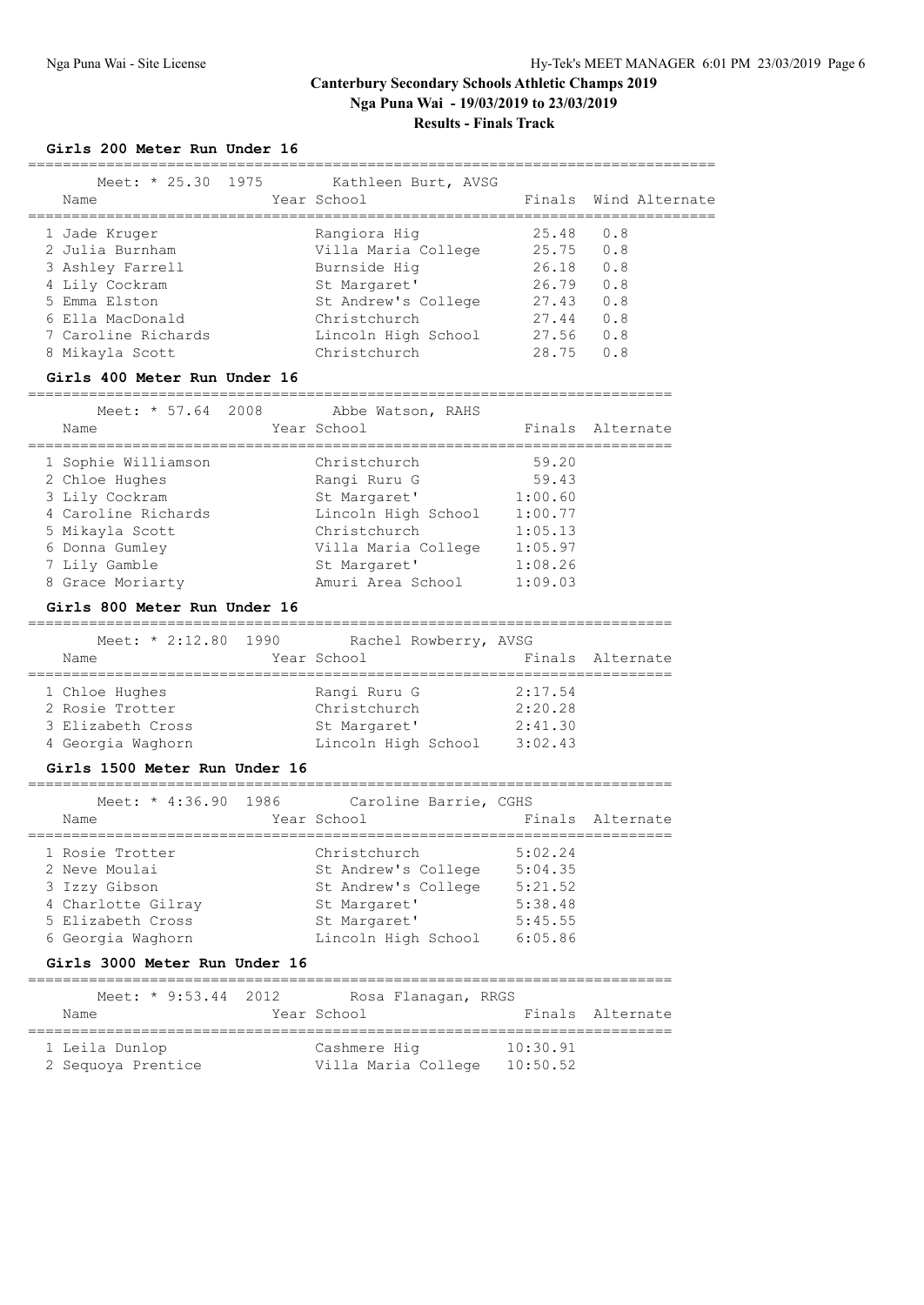# **Canterbury Secondary Schools Athletic Champs 2019 Nga Puna Wai - 19/03/2019 to 23/03/2019**

# **Results - Finals Track**

#### **....Girls 3000 Meter Run Under 16**

| 3 Ella McDonald       | Christchurch        | 10:56.63 |
|-----------------------|---------------------|----------|
| 4 Georgia Rose Dawson | Villa Maria College | 11:17.08 |
| 5 Charlotte Gilray    | St Margaret'        | 11:39.92 |

#### **Girls 80 Meter Hurdles Under 16**

| Meet: $* 12.03 2005$ | Fiona Morrison, STMG |                       |
|----------------------|----------------------|-----------------------|
| Name                 | Year School          | Finals Wind Alternate |
|                      |                      |                       |
| 1 Tapenisa Havea     | St Andrew's College  | $11.85* -2.2$         |
| 2 Ella MacDonald     | Christchurch         | $13.01 - 2.2$         |
| 3 Frances Stevenson  | Papanui High School  | $14.08 - 2.2$         |

#### **Girls 300 Meter Hurdles Under 16**

========================================================================== Best Perform: \* 49.16 2016 Tegan Duffy, VILL Name **The Year School** Finals Alternate ========================================================================== 1 Julia Burnham Villa Maria College 46.17\* 2 Zara Beagle Villa Maria College 49.09\* 3 Kaitlin Feather Rangiora Hig 49.15\* 4 Grace Thomson Burnside Hig 51.10 5 Amelia Williams Villa Maria College 51.94

#### **Girls 4x100 Meter Relay Under 16**

| Meet: * 50.60 1975<br>School     |              | Avonside Girls High School, AVSG | Finals Alternate |
|----------------------------------|--------------|----------------------------------|------------------|
|                                  |              |                                  |                  |
| 1 Burnside High School 'A'       |              | 52.69                            |                  |
| 2 Villa Maria College 'A'        |              | 53.02                            |                  |
| 3 St Andrew's College 'A'        |              | 53.88                            |                  |
| 4 Middleton Grange School 'A'    |              | 54.48                            |                  |
| 5 Christchurch Girls High School | $\mathsf{A}$ | 55.56                            |                  |
| 6 Marian College 'A'             |              | 56.06                            |                  |
| 7 St Margaret's College 'A'      |              | 56.61                            |                  |

#### **Girls 100 Meter Run Under 19**

| Meet: * 11.80 1974   | Bev Peterson, HLMT  |               |                       |
|----------------------|---------------------|---------------|-----------------------|
| Name                 | Year School         |               | Finals Wind Alternate |
| 1 Gloria Agnew       | Middleton Gr        | $12.76 - 0.8$ |                       |
| 2 Sophie Gill        | Villa Maria College | $12.78 - 0.8$ |                       |
| 3 Anoushka Chiswell  | St Margaret'        | $12.91 - 0.8$ |                       |
| 4 Jasmine Prince     | Middleton Gr        | $13.22 - 0.8$ |                       |
| 5 Zoe Spinks         | Darfield Hig        | $13.24 - 0.8$ |                       |
| 6 Bella Caughley     | St Andrew's College | $13.36 - 0.8$ |                       |
| 7 Brigit Kwell       | Burnside Hig        | $13.51 - 0.8$ |                       |
| 8 Samantha Fissenden | Rangi Ruru G        | $13.66 - 0.8$ |                       |
|                      |                     |               |                       |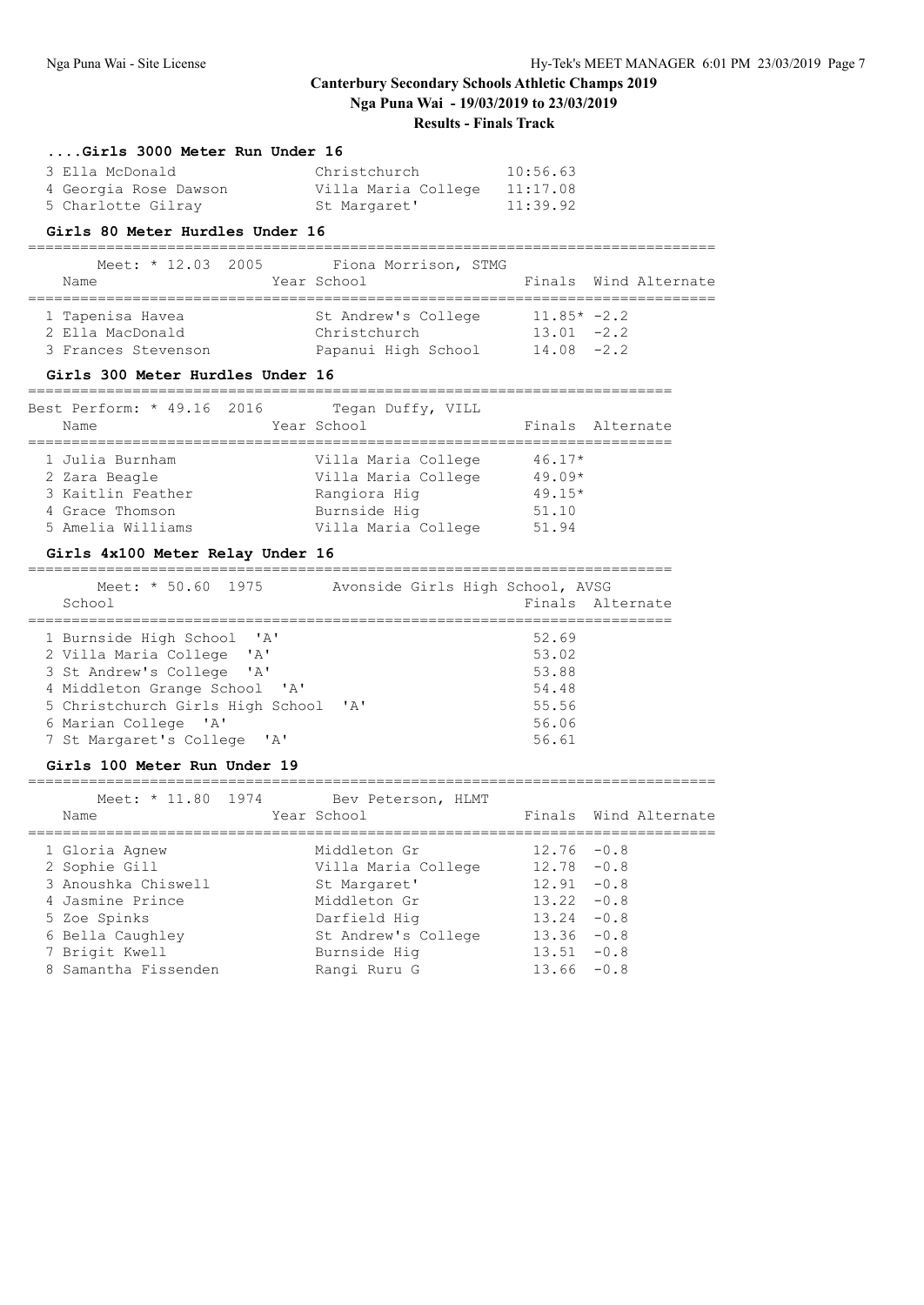## **Girls 200 Meter Run Under 19**

| Name                | Meet: * 24.70 1974        | Jo Beckett, STMG<br>Year School |       |     | Finals Wind Alternate |
|---------------------|---------------------------|---------------------------------|-------|-----|-----------------------|
|                     | 1 Maia Anderson-Broughton | St Andrew's College             | 25.04 | 0.6 |                       |
| 2 Sophie Gill       |                           | Villa Maria College             | 26.07 | 0.6 |                       |
| 3 Gloria Agnew      |                           | Middleton Gr                    | 26.26 | 0.6 |                       |
| 4 Jasmine Prince    |                           | Middleton Gr                    | 26.40 | 0.6 |                       |
| 5 Anoushka Chiswell |                           | St Margaret'                    | 26.42 | 0.6 |                       |
| 6 Zoe Spinks        |                           | Darfield Hig                    | 26.67 | 0.6 |                       |
| 7 Nina Tucker       |                           | Ellesmere College               | 27.11 | 0.6 |                       |
|                     | 8 Samantha Fissenden      | Rangi Ruru G                    | 27.47 | 0.6 |                       |

#### **Girls 400 Meter Run Under 19**

==========================================================================

| Meet: * 55.50 1974<br>Name | Jo Beckett, STMG<br>Year School |         | Finals Alternate |
|----------------------------|---------------------------------|---------|------------------|
| 1 Maia Anderson-Broughton  | St Andrew's College             | 57.40   |                  |
| 2 Meredith Seeto           | Rangi Ruru G                    | 1:01.10 |                  |
| 3 Chantal MacDonald        | Marian College                  | 1:01.22 |                  |
| 4 Eliza Meekings           | Burnside Hig                    | 1:04.08 |                  |
| 5 Lydia Munro              | St Margaret'                    | 1:06.77 |                  |
| 6 Abigail De Visser        | Rangiora Hig                    | 1:07.58 |                  |
| 7 Hester Donders           | Hagley College                  | 1:08.64 |                  |
| 8 Lily Thorough            | Cashmere Hig                    | 1:15.14 |                  |
|                            |                                 |         |                  |

#### **Girls 800 Meter Run Under 19**

========================================================================== Meet: \* 2:10.36 2009 Angie Smit, RAHS

| Name                 | Year School         |         | Finals Alternate |
|----------------------|---------------------|---------|------------------|
| 1 Eva Pringle        | St Andrew's College | 2:17.48 |                  |
| 2 Chantal MacDonald  | Marian College      | 2:18.36 |                  |
| 3 Victoria Spratt    | St Andrew's College | 2:19.62 |                  |
| 4 Meredith Seeto     | Rangi Ruru G        | 2:20.55 |                  |
| 5 Abigail De Visser  | Rangiora Hig        | 2:33.12 |                  |
| 6 Lydia Munro        | St Margaret'        | 2:33.59 |                  |
| 7 Anna Malin         | Middleton Gr        | 2:37.37 |                  |
| 8 Erika Ross - Smith | Papanui High School | 2:47.34 |                  |

#### **Girls 1500 Meter Run Under 19**

| Meet: * 4:28.79 1982<br>Name | Sue Bruce, VILL<br>Year School | Finals Alternate |
|------------------------------|--------------------------------|------------------|
| 1 Liliana Braun              | Cashmere Hig                   | 4:47.11          |
| 2 Eva Pringle                | St Andrew's College            | 4:52.95          |
| 3 Victoria Spratt            | St Andrew's College            | 5:10.49          |
| 4 Lydia Robinson             | Rangi Ruru G                   | 5:12.77          |
| 5 Hannah Bayliss             | St Margaret'                   | 5:14.11          |
| 6 Emilie Brunton             | Christchurch                   | 5:23.68          |
| 7 Monica Koster              | Riccarton Hi                   | 5:35.96          |
| 8 Harriet Rowse              | Christchurch                   | 5:46.60          |
| 9 Erika Ross - Smith         | Papanui High School            | 5:56.79          |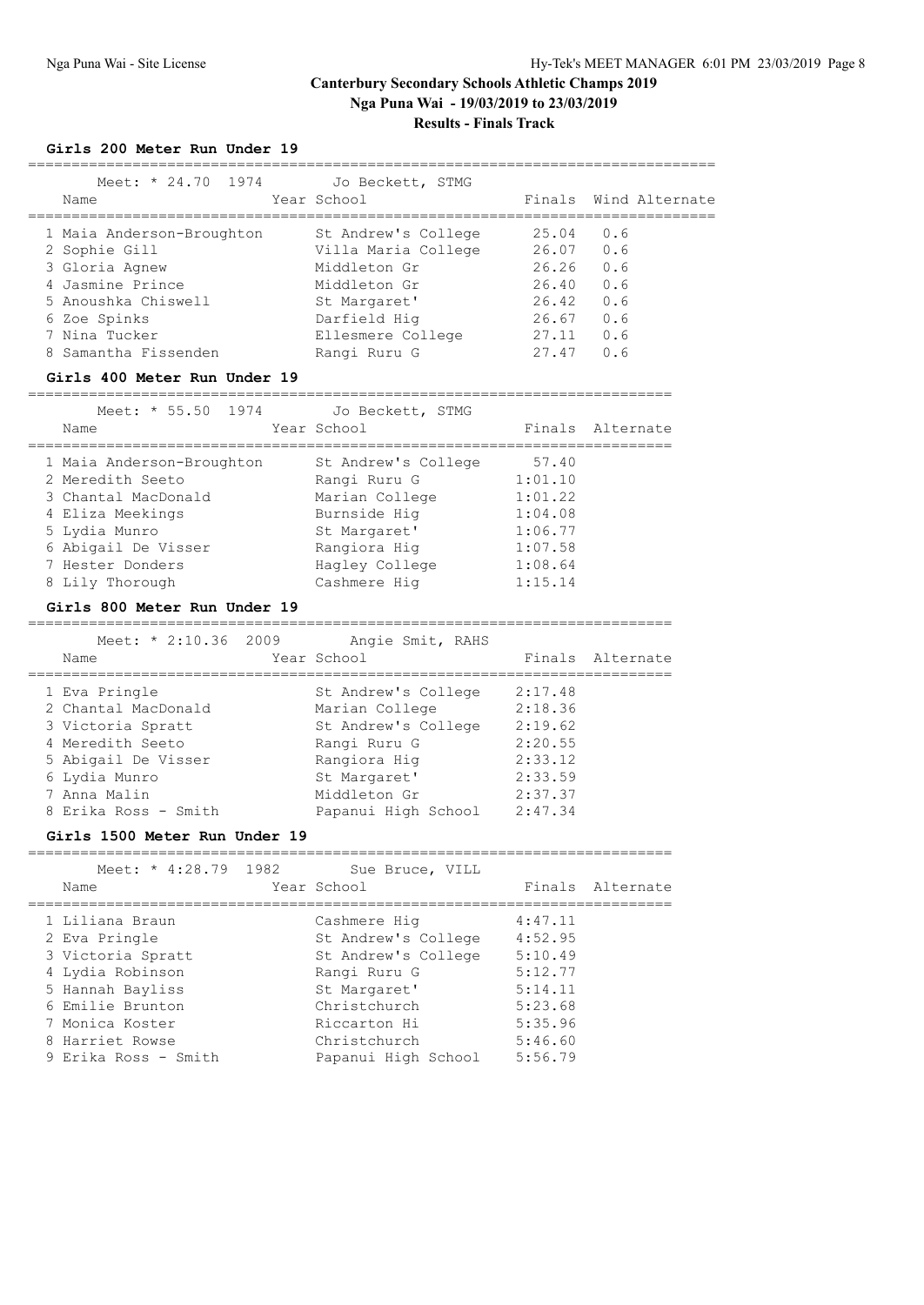# **Girls 3000 Meter Run Under 19** ========================================================================== Meet: \* 9:54.44 2008 Hannah Newbould, CASH Name The Year School Team Prinals Alternate ========================================================================== 1 Liliana Braun Cashmere Hig 10:13.76 2 Hannah Bayliss St Margaret' 10:52.61 3 Lili Ovendale Christchurch 10:56.52 **Girls 100 Meter Hurdles Under 19** =============================================================================== Meet: \* 14.41 2000 Nicki Earnslaw, RAHS Name The Year School The Finals Wind Alternate =============================================================================== 1 Isabella Pickering Burnside Hig 18.86 0.7 **Girls 300 Meter Hurdles Under 19** ========================================================================== Meet: \* 44.39 2006 Fiona Morrison, STMG Name The Year School Team and The Principles Alternate ========================================================================== 1 Brianna Fidow St Andrew's College 51.65 **Girls 4x100 Meter Relay Under 19** ========================================================================== Meet: \* 48.80 1974 St Margaret's College, STMG School **Finals** Alternate School **Finals** Alternate ========================================================================== 1 St Andrew's College 'A' 49.70 2 Middleton Grange School 'A' 50.08 3 Christchurch Girls High School 'A' 51.72 4 St Margaret's College 'A' 51.81 5 Rangi Ruru Girls' School 'A' 53.40 6 Burnside High School 'A' 53.97 7 Marian College 'A' 55.01 **Girls 2000 Meter Steeplechase Open** ========================================================================== Meet: \* 5:08.73 2005 Ruth Croft, RRGS Name Year School Finals Alternate ========================================================================== 1 Lydia Robinson Rangi Ruru G 8:13.71 2 Monica Koster Riccarton Hi 8:33.44 **Girls 4x400 Meter Relay Open** ========================================================================== Meet: \* 4:07.42 2016 St Margarets College, STMG Hand: \* 4:07.10 1995 Christchurch Girls High School School Finals Alternate ========================================================================== 1 St Andrew's College 'A' 4:07.55 2 Christchurch Girls High School 'A' 4:09.09 3 St Margaret's College 'A' 4:24.53 4 Middleton Grange School 'A' 4:27.13 5 Christchurch Girls High School 'B' 4:32.72 6 St Andrew's College 'B' 4:34.54

7 Burnside High School 'A' 4:40.51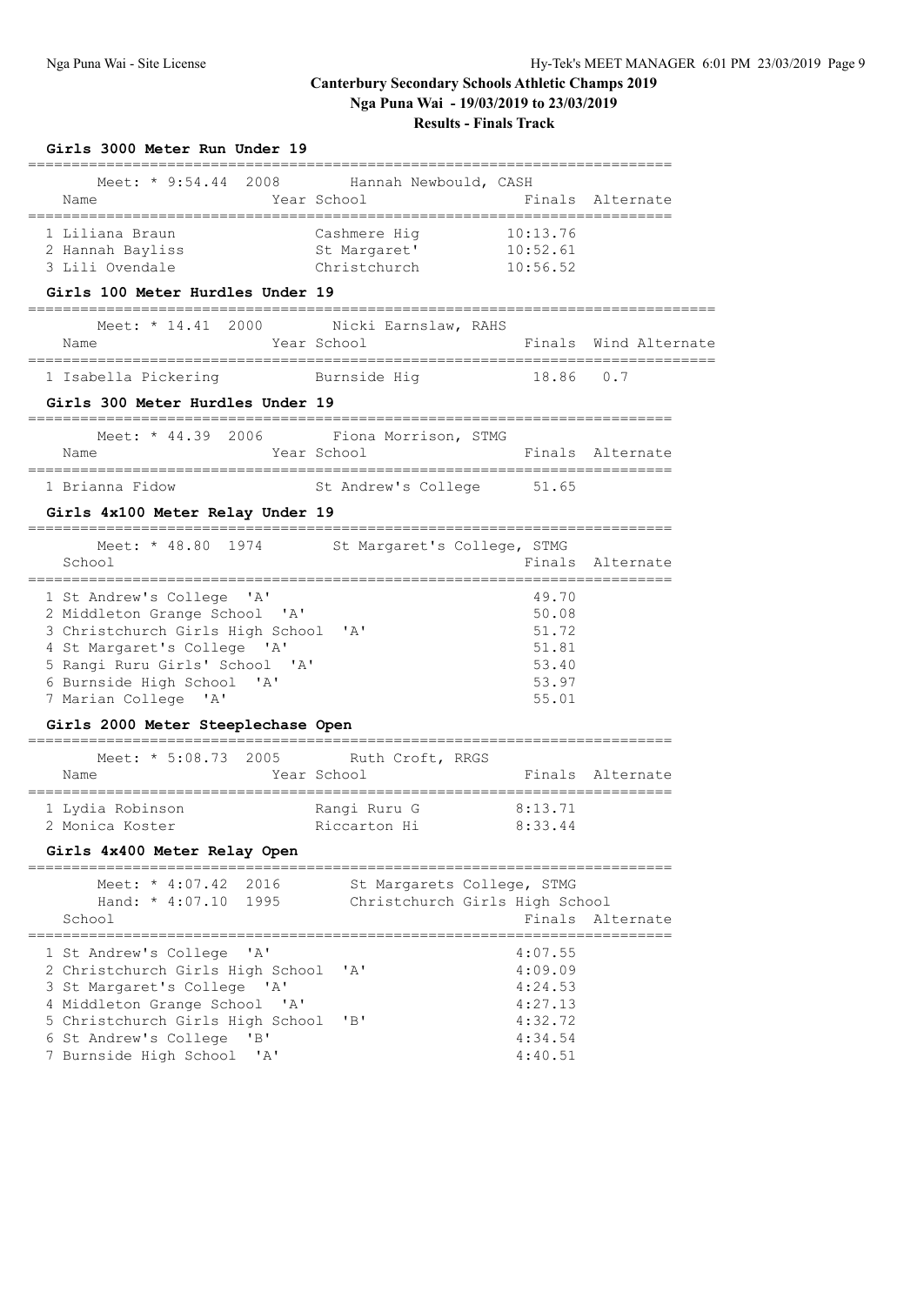# **Canterbury Secondary Schools Athletic Champs 2019 Nga Puna Wai - 19/03/2019 to 23/03/2019**

**Results - Finals Track**

| Girls 4x400 Meter Relay Open |         |
|------------------------------|---------|
| 8 St Margaret's College 'B'  | 4:51.37 |
| 9 Burnside High School 'B'   | 4:55.39 |

# **Girls 2000 Meter Race Walk Open**

| Meet: * 9:20.33 2012 | Courtney Ruske, BURN |          |                  |
|----------------------|----------------------|----------|------------------|
| Name                 | Year School          |          | Finals Alternate |
|                      |                      |          |                  |
| 1 Courtney Hillyer   | Christchurch         | 11:10.22 |                  |
| 2 Kayla Simmons      | Riccarton Hi         | 13:28.52 |                  |
| 3 Elle Ilkiw         | Burnside Hig         | 14:24.34 |                  |
| 4 DeArna McCaskey    | Burnside Hig         | 14:29.43 |                  |

# **Boys 100 Meter Run Under 14**

==================================================================================

| Meet: * 11.9h 1996<br>Hand: * 11.90 1996<br>Name | Tim Gersteling, STAC<br>T Gersteling (STAC)<br>Year School |                  |  | Semis Wind H# Alternate |
|--------------------------------------------------|------------------------------------------------------------|------------------|--|-------------------------|
|                                                  |                                                            |                  |  |                         |
| Semi-Finals                                      |                                                            |                  |  |                         |
| 1 #Luca Tracey                                   | Christchurch                                               | $12.34q -0.3$ 1  |  |                         |
| 2 George Smith                                   | Christ's College                                           | $12.70q - 0.3$ 2 |  |                         |
| 3 Caleb Robinson                                 | St Thomas Of                                               | $12.80q - 0.3$ 2 |  |                         |
| 4 Seth Matheson                                  | St Bede's College                                          | $12.92q - 0.3$ 1 |  |                         |
| 5 Riley Lucas                                    | St Bede's College                                          | $12.94q - 0.3$ 2 |  |                         |
| 6 Preston Hughes                                 | Middleton Gr                                               | $13.04q - 0.3$ 2 |  |                         |
| 7 Ryan Wilson                                    | St Bede's College                                          | $13.13q - 0.3$ 2 |  |                         |
| 8 Taylor Farrell                                 | Burnside Hig                                               | $13.27q -0.3$ 1  |  |                         |
| 9 Fritz Arsi                                     | Mairehau High Sc                                           | $13.40 -0.3$ 2   |  |                         |
| 10 Matthew Winter                                | Cashmere Hig                                               | $13.47 - 0.3$ 2  |  |                         |
| 11 Casey Taylor                                  | Darfield Hiq                                               | $13.54 -0.3$ 1   |  |                         |
| 12 Dominic Croucher                              | Christ's College                                           | $13.64$ -0.3 1   |  |                         |
| 13 Aron Perez                                    | Hornby High School                                         | $13.96 -0.3$ 1   |  |                         |
|                                                  |                                                            |                  |  |                         |

#### **Boys 100 Meter Run Under 14**

| Meet: * 11.9h 1996<br>Hand: * 11.90 1996<br>Name | Tim Gersteling, STAC<br>T Gersteling (STAC)<br>Year School |               | Finals Wind Alternate |
|--------------------------------------------------|------------------------------------------------------------|---------------|-----------------------|
| Finals                                           |                                                            |               |                       |
| 1 #Luca Tracev                                   | Christchurch                                               | $12.20 - 0.3$ |                       |
| 2 George Smith                                   | Christ's College                                           | $12.50 - 0.3$ |                       |
| 3 Caleb Robinson                                 | St Thomas Of                                               | $12.70 - 0.3$ |                       |
| 4 Seth Matheson                                  | St Bede's College                                          | $12.85 - 0.3$ |                       |
| 5 Riley Lucas                                    | St Bede's College                                          | $12.90 - 0.3$ |                       |
| 6 Ryan Wilson                                    | St Bede's College                                          | $12.92 - 0.3$ |                       |
| 7 Preston Hughes                                 | Middleton Gr                                               | $12.96 - 0.3$ |                       |
| 8 Taylor Farrell                                 | Burnside Hig                                               | $13.38 - 0.3$ |                       |
|                                                  |                                                            |               |                       |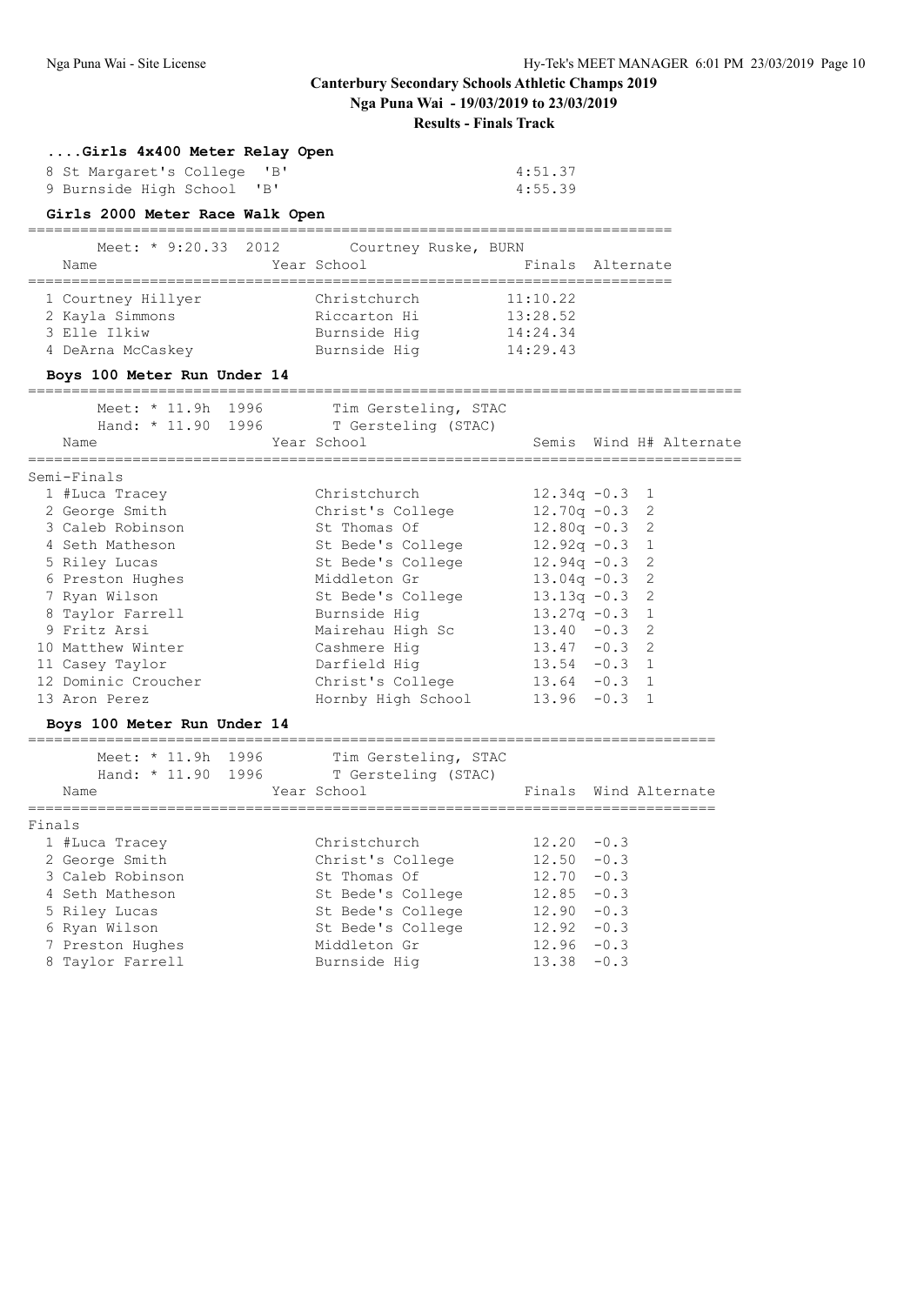#### **Boys 200 Meter Run Under 14**

| Meet: * 24.57 1988<br>Name | L Aldwin, SHIR                                                                                                                        |               | Finals Wind Alternate |
|----------------------------|---------------------------------------------------------------------------------------------------------------------------------------|---------------|-----------------------|
|                            | Christchurch                                                                                                                          | $25.49 - 0.2$ |                       |
|                            | Christchurch                                                                                                                          | $25.78 - 0.2$ |                       |
|                            | Shirley Boys                                                                                                                          | $25.85 - 0.2$ |                       |
|                            | Christ's College                                                                                                                      | $25.87 - 0.2$ |                       |
|                            | Christ's College                                                                                                                      | $26.72 - 0.2$ |                       |
|                            | Cashmere Hig                                                                                                                          | $26.92 - 0.2$ |                       |
|                            | St. Thomas Of                                                                                                                         | $27.09 - 0.2$ |                       |
|                            | 1 #Luca Tracey<br>2 #Asher Petengell-Brand<br>3 Connor Troon<br>4 Joesph Nash<br>5 George Smith<br>6 Kaspar Hayes<br>7 Caleb Robinson | Year School   |                       |

#### **Boys 400 Meter Run Under 14**

==========================================================================

| Meet: * 54.64 2005 | Joel Armstrong, MDGR |         |                  |
|--------------------|----------------------|---------|------------------|
| Name               | Year School          |         | Finals Alternate |
| 1 Connor Troon     | Shirley Boys         | 54.97   |                  |
| 2 Joesph Nash      | Christ's College     | 56.55   |                  |
| 3 Kaspar Hayes     | Cashmere Hig         | 57.24   |                  |
| 4 Liam O'Donnel    | St. Thomas Of        | 57.73   |                  |
| 5 Couper Killick   | St Andrew's College  | 58.56   |                  |
| 6 Jack Bethell     | Christ's College     | 59.55   |                  |
| 7 Ted Ward         | Rolleston College    | 1:00.00 |                  |
| 8 Ethan Bone       | Burnside Hig         | 1:00.58 |                  |
|                    |                      |         |                  |

#### **Boys 800 Meter Run Under 14**

==========================================================================  $*$  2:08.83 2005 Joel

| Meet: * 2:08.83 2005<br>Name                                     | JOEL Armstrong, MDGR<br>Year School                                 |                                          | Finals Alternate |
|------------------------------------------------------------------|---------------------------------------------------------------------|------------------------------------------|------------------|
| 1 Liam O'Donnel<br>2 Kyan Trebes<br>3 Kade Gates<br>4 Ethan Bone | St Thomas Of<br>Christchurch<br>Lincoln High School<br>Burnside Hig | 2:11.01<br>2:14.12<br>2:15.66<br>2:16.71 |                  |
| 5 James Lange<br>6 Beau Brackenridege                            | Christ's College<br>Christchurch                                    | 2:17.69<br>2:23.96                       |                  |

==========================================================================

#### **Boys 1500 Meter Run Under 14**

| Name                | Meet: * 4:24.67 1982 P Hamblin, STCC<br>Year School |         | Finals Alternate |
|---------------------|-----------------------------------------------------|---------|------------------|
| 1 Daneil Prescott   | St Thomas Of                                        | 4:37.05 |                  |
| 2 Pai Wynyard       | Kaiapoi High School                                 | 4:37.43 |                  |
| 3 James Lange       | Christ's College 4:41.78                            |         |                  |
| 4 Tom Harris        | St Andrew's College                                 | 4:44.59 |                  |
| 5 Zach Curtis       | Cashmere Hig                                        | 4:45.48 |                  |
| 6 Finn Allott       | Christchurch                                        | 4:46.07 |                  |
| 7 Luke Johnston     | Christchurch                                        | 4:49.66 |                  |
| 8 #Phonse Carroll   | Christchurch                                        | 4:50.64 |                  |
| 9 Alex McCorkindale | St Thomas Of                                        | 4:55.92 |                  |
| 10 Matthew Fairhall | Cashmere Hig                                        | 4:58.85 |                  |
| 11 Noah Davis       | Hillview Chr                                        | 5:07.57 |                  |
| 12 Ouin Mitchell    | Darfield Hig                                        | 5:10.59 |                  |
| 13 Cody Johnson     | Burnside Hig                                        | 5:26.65 |                  |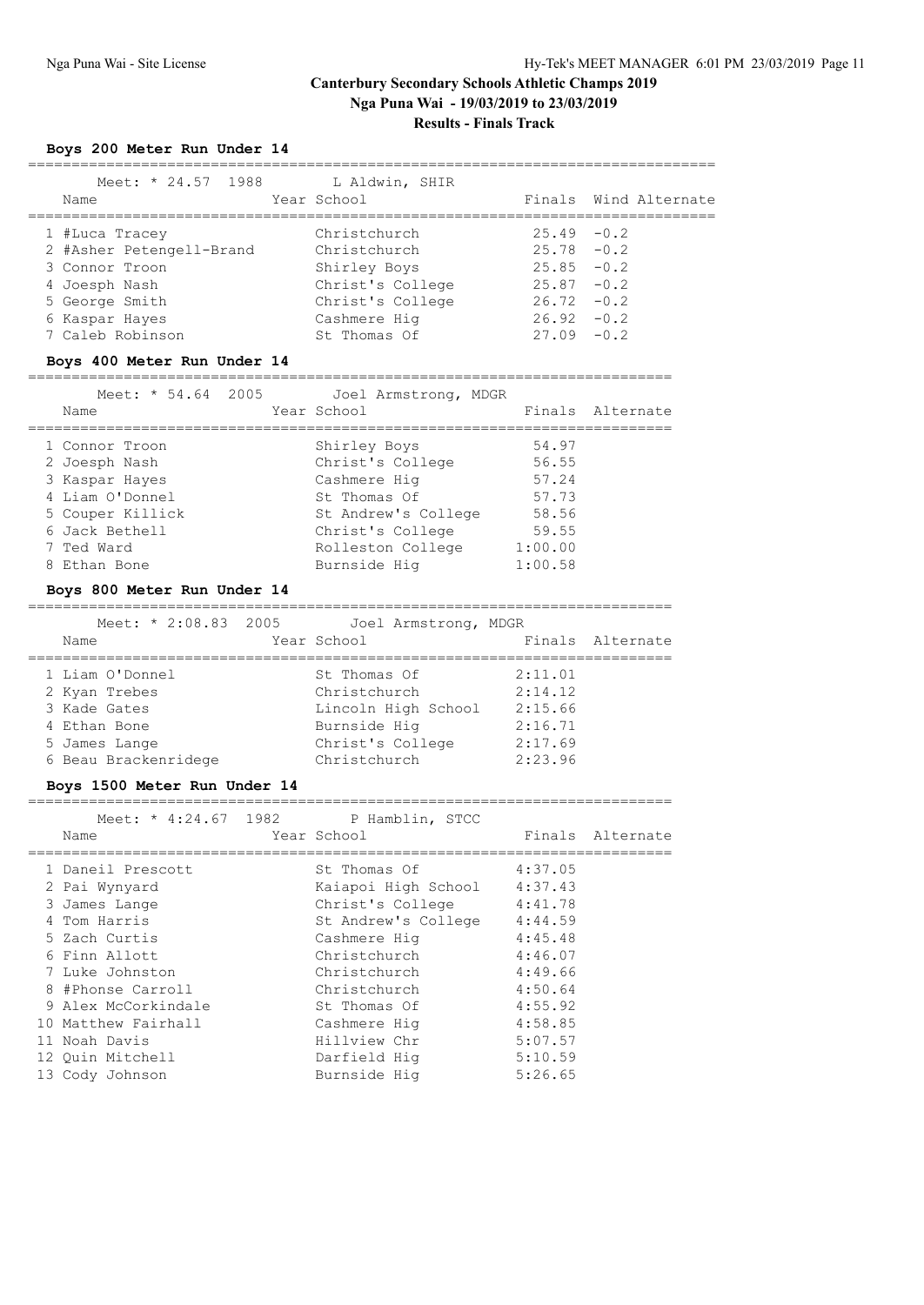#### **....Boys 1500 Meter Run Under 14**

| 14 Bailey Graham    | St Andrew's College | 5:29.30 |
|---------------------|---------------------|---------|
| 15 Brayden Barnhill | Darfield Hig        | 5:34.94 |
| 16 Zion Walsh       | Hornby High School  | 5:40.37 |

# **Boys 80 Meter Hurdles Under 14**

| Meet: * 11.94 2008       | Chris Wiremu, CBHS |               |                       |
|--------------------------|--------------------|---------------|-----------------------|
| Name                     | Year School        |               | Finals Wind Alternate |
|                          |                    |               |                       |
| 1 Jack Busch-Ward        | Christchurch       | $12.08 - 2.7$ |                       |
| 2 #Asher Petengell-Brand | Christchurch       | $12.24 -2.7$  |                       |
| 3 Lachlan McVicar        | Christ's College   | $12.97 -2.7$  |                       |
| 4 Beau Brackenridege     | Christchurch       | $13.14 -2.7$  |                       |
| 5 Levi Murdoch           | Christchurch       | $13.19 -2.7$  |                       |
| 6 Finlay Neale           | St Bede's College  | $13.44 -2.7$  |                       |
| 7 Bronson Reuben         | St Bede's College  | $13.59 - 2.7$ |                       |
| 8 Taylor Farrell         | Burnside Hig       | $14.82 - 2.7$ |                       |

#### **Boys 4x100 Meter Relay Under 14**

==========================================================================

| Meet: * 48.87 1985<br>School        |  | Aranui High School, ARAN |       | Finals Alternate |
|-------------------------------------|--|--------------------------|-------|------------------|
|                                     |  |                          |       |                  |
| 1 Christ's College 'A'              |  |                          | 49.15 |                  |
| 2 Christchurch Boys High School 'A' |  |                          | 49.35 |                  |
| 3 St Bede's College 'A'             |  |                          | 50.38 |                  |
| 4 Hillview Christian School 'A'     |  |                          | 51.58 |                  |
| 5 St Andrew's College 'A'           |  |                          | 54.23 |                  |

#### **Boys 100 Meter Run Under 15**

| Meet: * 11.5h 1975<br>Equal: $*$ 11.5h 1998<br>Name |  | Martin Reid, BURN<br>Jordan Mauger, STAC<br>Year School |                  |  | Semis Wind H# Alternate |
|-----------------------------------------------------|--|---------------------------------------------------------|------------------|--|-------------------------|
| Semi-Finals                                         |  |                                                         |                  |  |                         |
| 1 Josh Price                                        |  | St Thomas Of $11.87q -0.3$ 2                            |                  |  |                         |
| 2 Will Chunn                                        |  | Christchurch                                            | $11.91q - 0.3$ 2 |  |                         |
| 3 Jordan Soli                                       |  | Shirley Boys 11.93q 0.1 1                               |                  |  |                         |
| 4 Alizjah Campbell                                  |  | Lincoln High School 12.01q 0.1 1                        |                  |  |                         |
| 5 Hayden Vickery                                    |  | St Andrew's College 12.19q 0.1 1                        |                  |  |                         |
| 6 Michael McCaskey                                  |  | St Andrew's College 12.24q 0.1 1                        |                  |  |                         |
| 7 Max Bradley                                       |  | St Andrew's College 12.31q -0.3 2                       |                  |  |                         |
| 8 Leon Lin                                          |  | Burnside Hig 12.34g -0.3 2                              |                  |  |                         |
| 9 Tyler Gamble                                      |  | Rangiora Hig 12.35 -0.3 2                               |                  |  |                         |
| 10 Sam de Roo                                       |  | St Bede's College 12.39 0.1 1                           |                  |  |                         |
| 11 Hayato Mizuno                                    |  |                                                         |                  |  |                         |
| 12 Angelo Barrimond                                 |  |                                                         |                  |  |                         |
| 13 Jake McIntosh                                    |  | St Bede's College 12.53 -0.3 2                          |                  |  |                         |
| 14 Makyh Koekemoer                                  |  |                                                         |                  |  |                         |
| 15 Dylan Russell                                    |  | Rangiora Hig 12.88 0.1                                  |                  |  |                         |
|                                                     |  |                                                         |                  |  |                         |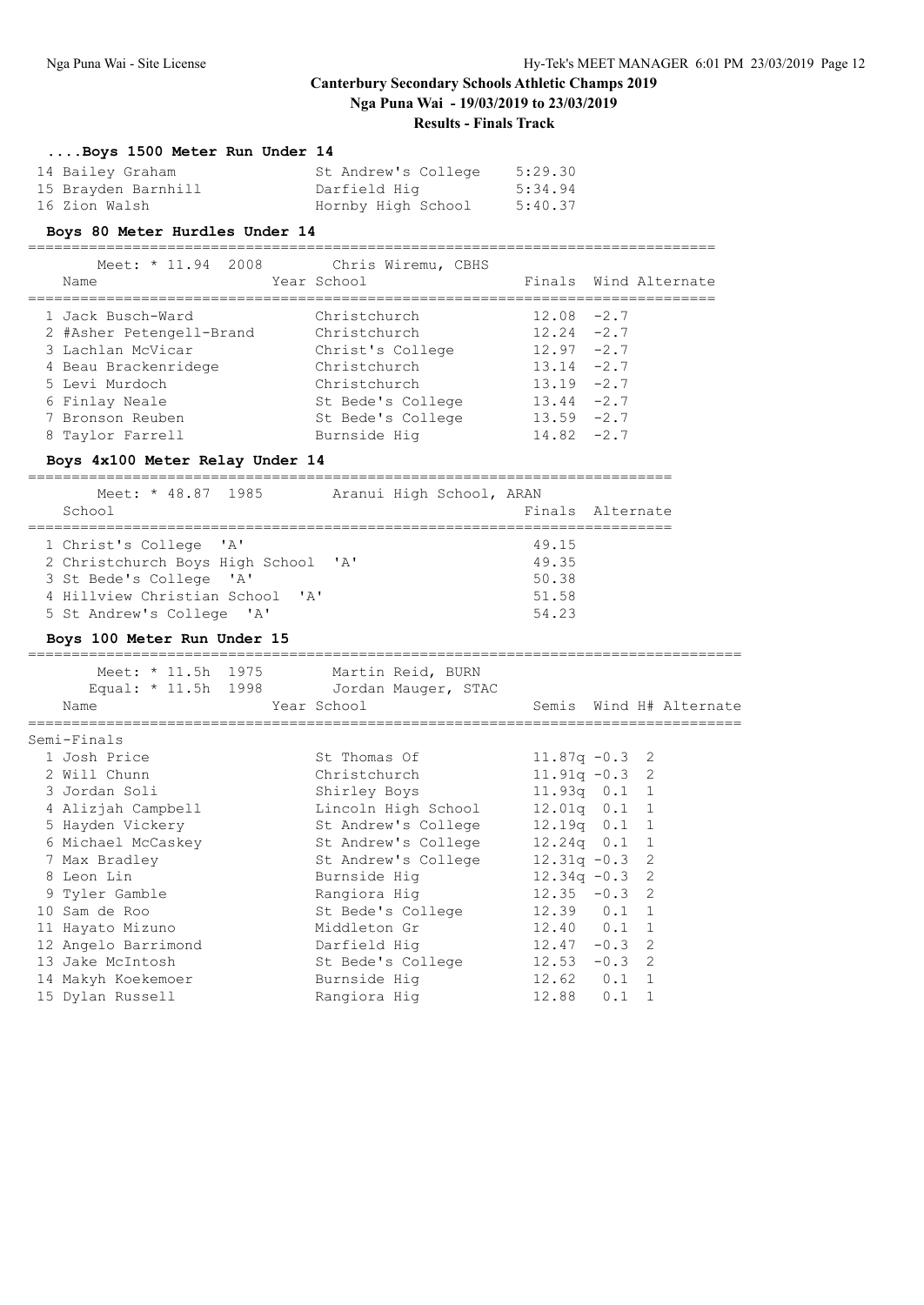**Boys 100 Meter Run Under 15**

| Meet: * 11.5h 1975<br>Equal: * 11.5h 1998 Jordan Mauger, STAC   | Martin Reid, BURN              |                |                                |
|-----------------------------------------------------------------|--------------------------------|----------------|--------------------------------|
| Name                                                            | Year School                    |                | Finals Wind Alternate          |
| :===========                                                    |                                |                | ------------------------------ |
| Finals                                                          |                                |                |                                |
| 1 Will Chunn                                                    | Christchurch                   | 11.72          | 0.1                            |
| 2 Josh Price                                                    | St Thomas Of                   | 11.85          | 0.1                            |
| 3 Jordan Soli                                                   | Shirley Boys                   | 11.86 0.1      |                                |
| 4 Alizjah Campbell                                              | Lincoln High School 11.87 0.1  |                |                                |
| 5 Hayden Vickery                                                | St Andrew's College 12.07 0.1  |                |                                |
| 6 Michael McCaskey                                              | St Andrew's College 12.21 0.1  |                |                                |
| 7 Max Bradley                                                   | St Andrew's College            | $12.34$ 0.1    |                                |
| 8 Leon Lin                                                      | Burnside Hig                   | $12.35$ 0.1    |                                |
| Boys 200 Meter Run Under 15                                     |                                |                |                                |
| Meet: * 23.2h 1986                                              | Bernard Treacy, STBD           |                |                                |
| Name                                                            | Year School                    |                | Finals Wind Alternate          |
| 1 Xavier Wehi                                                   | Christchurch                   | $24.50 - 1.4$  |                                |
| 2 Will Chunn                                                    | Christchurch                   | $24.52 - 1.4$  |                                |
| 3 Hayden Vickery                                                | St Andrew's College 24.94 -1.4 |                |                                |
| 4 Alizjah Campbell                                              | Lincoln High School 24.98 -1.4 |                |                                |
| 5 Aryan Rai                                                     | Burnside Hig                   | $25.02 -1.4$   |                                |
| 6 Max Bradley                                                   | St Andrew's College            | $25.30 -1.4$   |                                |
| 7 Michael McCaskey                                              | St Andrew's College 25.36 -1.4 |                |                                |
| 8 Leon Lin                                                      | Burnside Hig                   | $26.52 -1.4$   |                                |
|                                                                 |                                |                |                                |
| Boys 400 Meter Run Under 15<br>================================ | -------------------------      |                |                                |
| Meet: * 51.93 2009                                              | Thomas Martin, STBD            |                |                                |
| Name                                                            | Year School                    |                | Finals Alternate               |
| 1 Aryan Rai                                                     | Burnside Hig                   | 53.62          |                                |
| 2 John Mottus                                                   | Lincoln High School            | 54.92          |                                |
| 3 Oliver Graves                                                 | St Andrew's College            |                |                                |
| 4 Liam Hill                                                     | Burnside Hig                   | 55.27<br>55.37 |                                |
| 5 Brennt Entese                                                 | St Bede's College 56.50        |                |                                |
| 6 Sam Wilson                                                    | Middleton Gr                   | 57.28          |                                |
| 7 Rory Campbell                                                 | Burnside Hig                   | 57.53          |                                |
| Boys 800 Meter Run Under 15                                     |                                |                |                                |
| =========================                                       |                                |                |                                |
| Meet: * 2:02.80 1974                                            | Michael Molloy, STCC           |                |                                |
| Name<br>=================<br>________________                   | Year School                    | Finals         | Alternate                      |
| 1 Preston Sweney                                                | Christchurch                   | 2:09.27        |                                |
| 2 Liam Hill                                                     | Burnside Hig                   | 2:10.23        |                                |
| 3 Callum Summerfield                                            | Darfield Hig                   | 2:14.55        |                                |
| 4 Caleb Deans                                                   | Hornby High School             | 2:16.88        |                                |
| 5 Josh Cowan                                                    | St Bede's College              | 2:17.54        |                                |
| 6 Angus Thorne                                                  | Christ's College               | 2:18.75        |                                |
| 7 Finn O'Sullivan                                               | Christchurch                   | 2:21.51        |                                |
|                                                                 |                                |                |                                |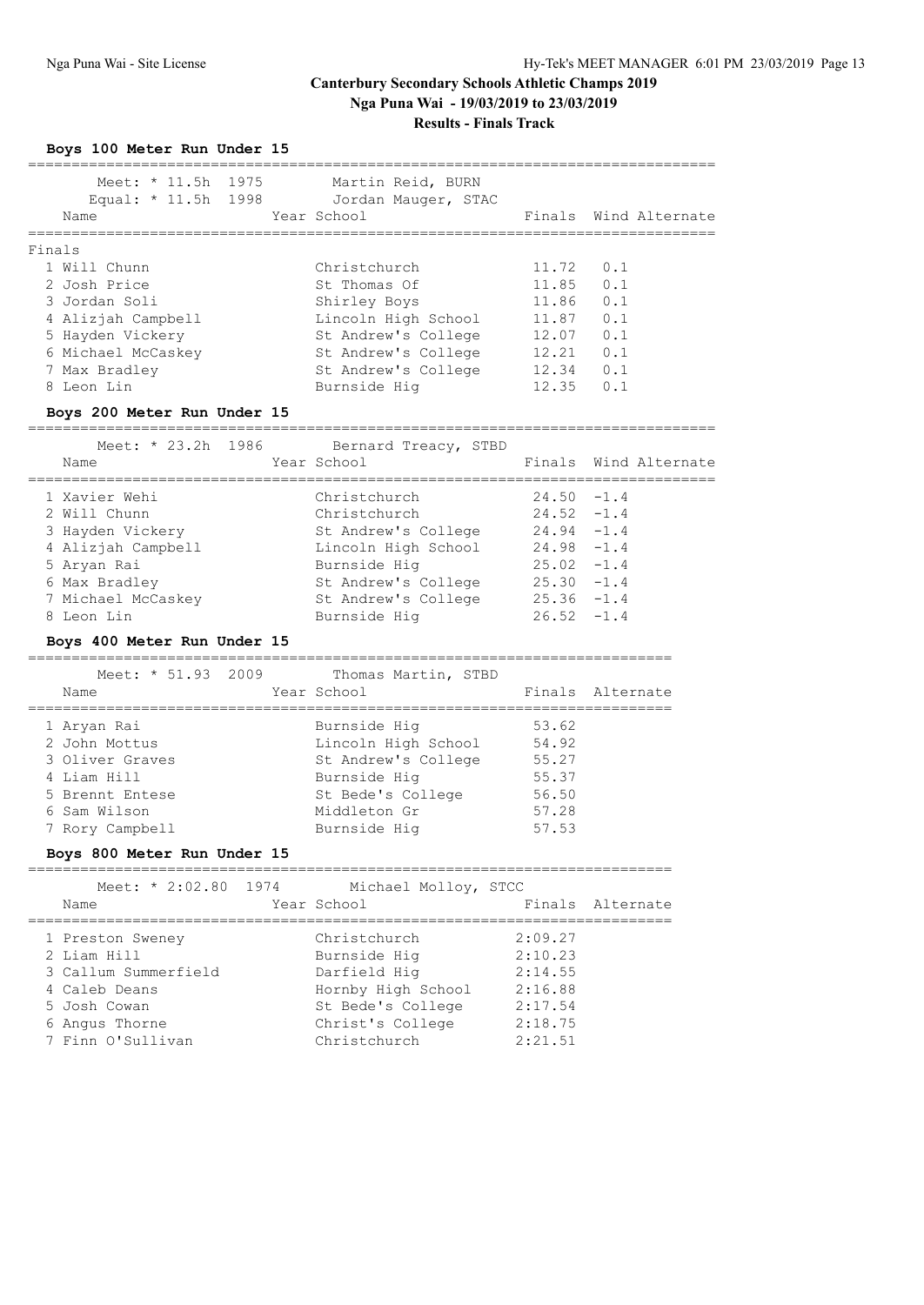# **Boys 1500 Meter Run Under 15**

| Meet: * 4:08.20 1980 | S Hughes, STBD    |         |                  |
|----------------------|-------------------|---------|------------------|
| Name                 | Year School       |         | Finals Alternate |
|                      |                   |         |                  |
| 1 Charlie Hazlett    | Cashmere Hig      | 4:19.38 |                  |
| 2 Theo Walker        | Burnside Hig      | 4:21.37 |                  |
| 3 Luca Borcoskie     | Christchurch      | 4:31.09 |                  |
| 4 Preston Sweney     | Christchurch      | 4:32.59 |                  |
| 5 Samuel Meecham     | Hillview Chr      | 4:42.25 |                  |
| 6 Luke Jones         | Cashmere Hig      | 4:45.14 |                  |
| 7 Angus Thorne       | Christ's College  | 4:47.73 |                  |
| 8 Josh Cowan         | St Bede's College | 4:49.18 |                  |
| 9 Sam Wilson         | Middleton Gr      | 4:54.77 |                  |
| 10 Ethan Lynch       | St Bede's College | 4:59.85 |                  |
| 11 Dafydd Spratt     | Burnside Hig      | 5:02.07 |                  |
| 12 Max Coltman       | St Bede's College | 5:06.87 |                  |
| 13 Jacob Blair       | Rangiora New      | 5:27.34 |                  |
| 14 Doug McPhail      | Hagley College    | 5:32.05 |                  |

# **Boys 80 Meter Hurdles Under 15**

===============================================================================

| Meet: * 11.01 2009<br>Name | Chris Wiremu, CBHS<br>Year School |               | Finals Wind Alternate |
|----------------------------|-----------------------------------|---------------|-----------------------|
| 1 Levi Ferquson            | Middleton Gr                      | $12.41 - 0.3$ |                       |
| 2 Amby Pulega              | St Bede's College                 | $12.53 - 0.3$ |                       |
| 3 Josh Price               | St. Thomas Of                     | $12.96 - 0.3$ |                       |
| 4 Kieran Sinclair-Lomax    | Shirley Boys                      | $13.52 - 0.3$ |                       |
| 5 Folau Havea              | Middleton Gr                      | $13.64 - 0.3$ |                       |
| 6 Brennt Entese            | St Bede's College                 | $14.00 - 0.3$ |                       |
| 7 Jake McIntosh            | St Bede's College                 | $14.86 - 0.3$ |                       |
|                            |                                   |               |                       |

#### **Boys 4x100 Meter Relay Under 15** ==========================================================================

| Meet: * 46.74 2004<br>School   | Christchurch Boys High School, CBHS<br>Finals Alternate |
|--------------------------------|---------------------------------------------------------|
| 1 St Andrew's College 'A'      | 48.02                                                   |
| 2 Christ's College 'A'         | 48.68                                                   |
| 3 Burnside High School 'A'     | 49.01                                                   |
| 4 Middleton Grange School 'A'  | 49.36                                                   |
| 5 St Bede's College 'A'        | 49.78                                                   |
| 6 Shirley Boys High School 'A' | 50.45                                                   |

#### **Boys 100 Meter Run Under 16**

| Meet: * 11.15 1984<br>Name |  | Year School  | Dougal Cockram, STAC |                  |  | Semis Wind H# Alternate |
|----------------------------|--|--------------|----------------------|------------------|--|-------------------------|
| Semi-Finals                |  |              |                      |                  |  |                         |
| 1 Calib Bone               |  | Burnside Hig |                      | $11.58q - 0.6$ 1 |  |                         |
| 2 Blake Tull               |  | Rangiora Hig |                      | $11.81q - 1.4$ 2 |  |                         |
| 3 Ben Norton               |  | Shirley Boys |                      | $11.95q - 0.6$ 1 |  |                         |
| 4 Ben Shipley              |  |              | St Bede's College    | $12.03q - 1.4$ 2 |  |                         |
| 5 Nathan Dix               |  | Burnside Hig |                      | $12.04q - 1.4$ 2 |  |                         |
| 6 Cornelius Kaufuti        |  |              | St Andrew's College  | $12.06q - 0.6$ 1 |  |                         |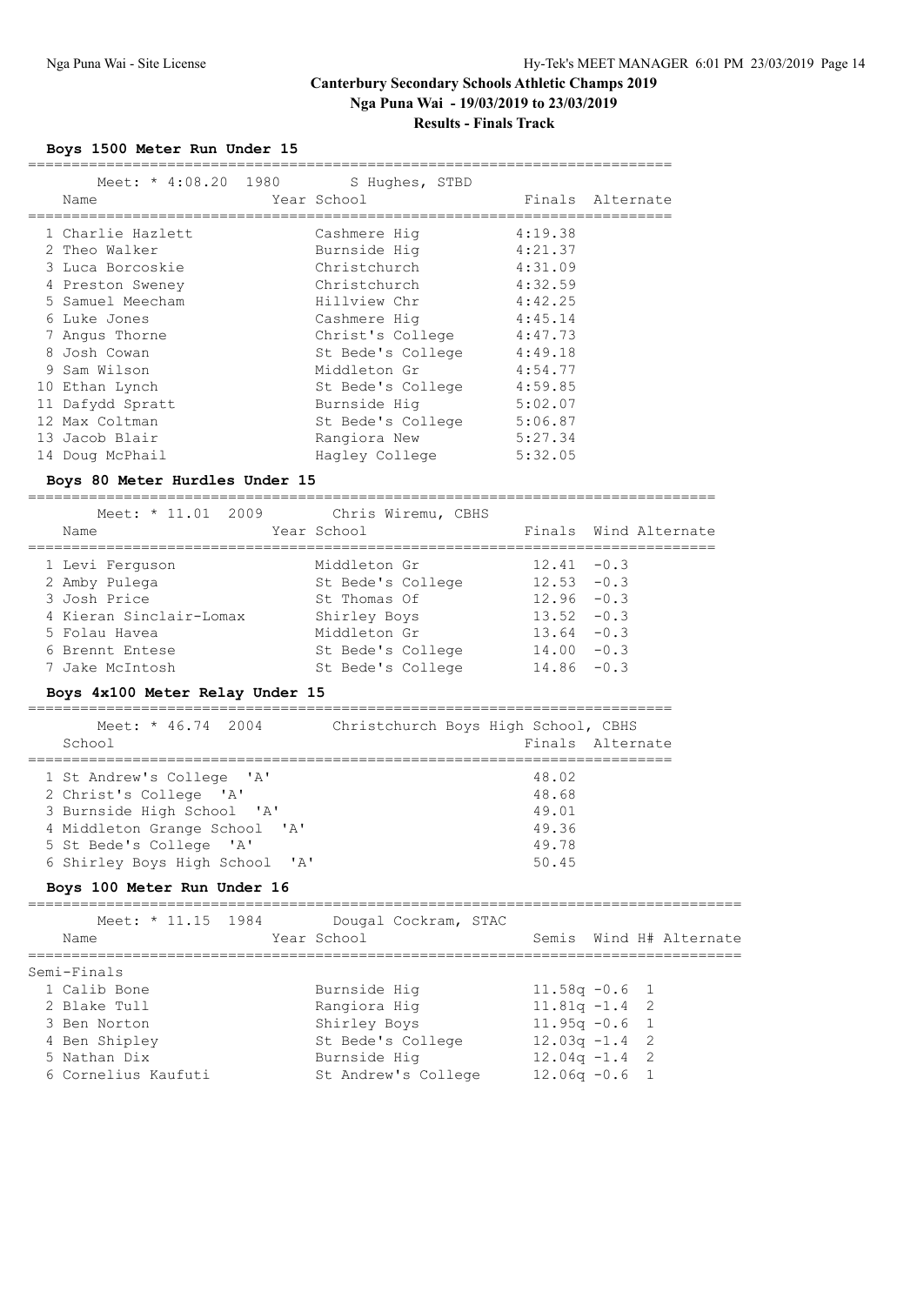#### **....Boys 100 Meter Run Under 16**

| 7 Will Anderson             | St Andrew's College | $12.06q - 0.6$ 1 |  |
|-----------------------------|---------------------|------------------|--|
| 8 Scott Happer              | Ellesmere College   | $12.22q - 1.4$ 2 |  |
| 9 Noah Saukuru              | Christchurch        | $12.27 -1.4$ 2   |  |
| 10 Noah McCheesney-Mauchlin | Cashmere Hig        | $12.28 - 1.4$ 2  |  |
| 11 Joseph Hansen            | Rangiora New        | $12.30 -0.6$ 1   |  |
| 12 Christopher Pace         | Catholic Cat        | $12.46 - 0.6$ 1  |  |
| 13 Mukudzei Manuhwa         | Hillmorton H        | $12.52 - 0.6$ 1  |  |
| 14 Toks Babajide            | Middleton Gr        | $12.61 - 1.4$ 2  |  |

#### **Boys 100 Meter Run Under 16**

===============================================================================

|        | Meet: * 11.15 1984<br>Name | Dougal Cockram, STAC<br>Year School |               | Finals Wind Alternate |
|--------|----------------------------|-------------------------------------|---------------|-----------------------|
| Finals |                            |                                     |               |                       |
|        | 1 Calib Bone               | Burnside Hig                        | $11.62 - 0.9$ |                       |
|        | 2 Blake Tull               | Rangiora Hig                        | $11.86 - 0.9$ |                       |
|        | 3 Nathan Dix               | Burnside Hig                        | $11.88 - 0.9$ |                       |
|        | 4 Will Anderson            | St Andrew's College                 | $11.93 - 0.9$ |                       |
|        | 5 Ben Shipley              | St Bede's College                   | 11.99         | $-0.9$                |
|        | 6 Ben Norton               | Shirley Boys                        | 12.03         | $-0.9$                |
|        | 7 Cornelius Kaufuti        | St Andrew's College                 | 12.07         | $-0.9$                |
|        |                            |                                     |               |                       |

#### **Boys 200 Meter Run Under 16**

=============================================================================== Meet: \* 22.16 1991 Mark Keddell, STBD

| MEEL. 44.IO IJJI | MAIN NEUUEII, SIDD |               |                       |
|------------------|--------------------|---------------|-----------------------|
| Name             | Year School        |               | Finals Wind Alternate |
| 1 Jack Rodgers   | Christchurch       | $23.28 - 0.2$ |                       |
| 2 Ouinn Andis    | Shirley Boys       | $23.58 - 0.2$ |                       |
| 3 Calib Bone     | Burnside Hig       | $23.76 - 0.2$ |                       |
| 4 John Wells     | Christ's College   | $23.95 - 0.2$ |                       |
| 5 Ben Shipley    | St Bede's College  | $24.04 - 0.2$ |                       |
| 6 Ben Norton     | Shirley Boys       | $24.53 - 0.2$ |                       |
| 7 Toks Babajide  | Middleton Gr       | $25.06 - 0.2$ |                       |
|                  |                    |               |                       |

# **Boys 400 Meter Run Under 16**

| Meet: * 48.80 1975<br>Name | Richard Goldstone, BURN<br>Year School |       | Finals Alternate |
|----------------------------|----------------------------------------|-------|------------------|
| 1 Jack Rodgers             | Christchurch                           | 51.57 |                  |
| 2 Louie Howell             | Cashmere Hig                           | 51.75 |                  |
| 3 John Wells               | Christ's College                       | 52.80 |                  |
| 4 Luke Barrett             | Rolleston College                      | 53.90 |                  |
| 5 Henry Brown              | Christchurch                           | 55.67 |                  |
| 6 Samuel Doherty           | St Bede's College                      | 57.01 |                  |
| 7 Finn McLachlan           | Burnside Hig                           | 57.37 |                  |
| 8 Jayton Lawrie            | Hornby High School                     | 58.03 |                  |
|                            |                                        |       |                  |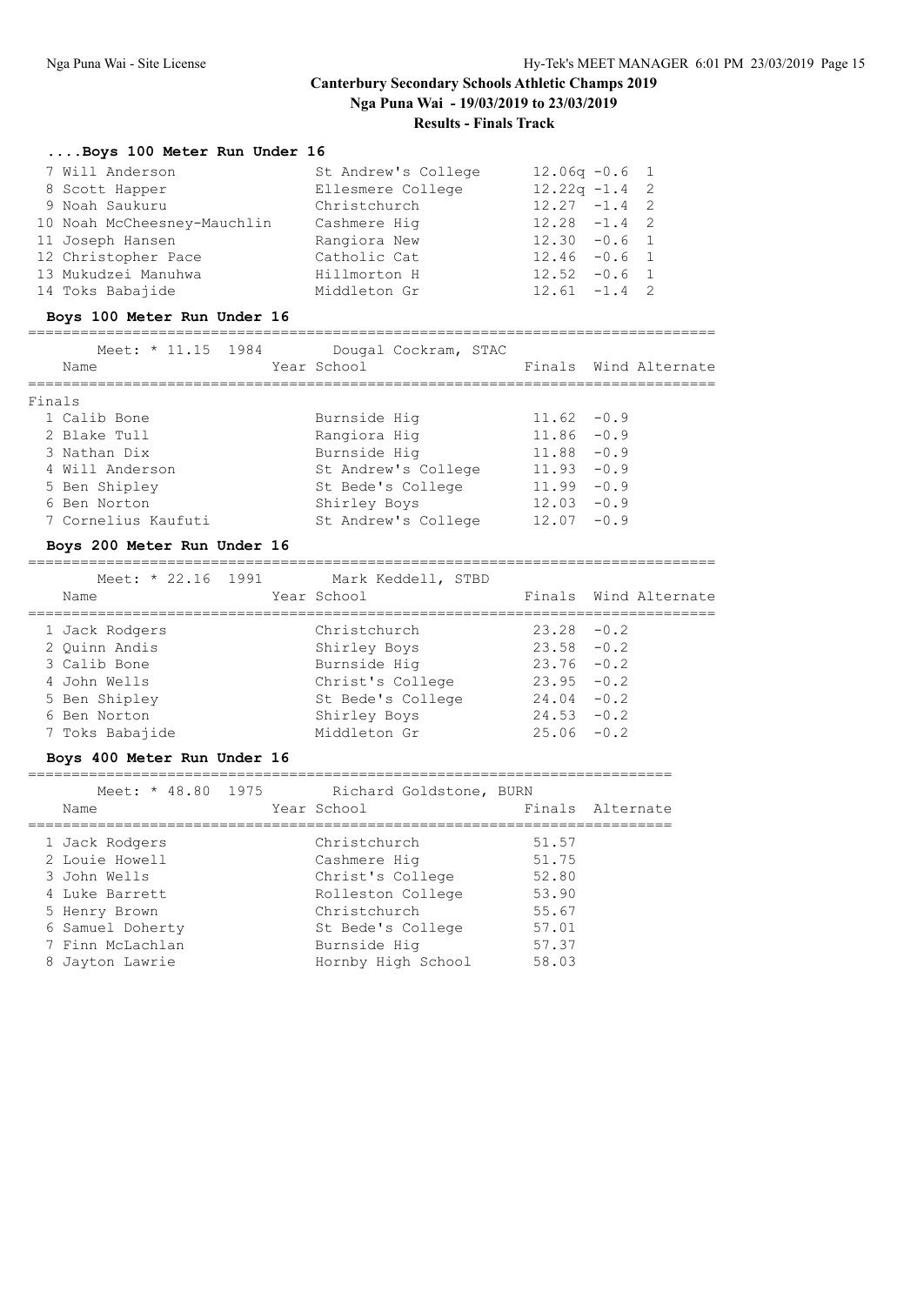#### **Boys 800 Meter Run Under 16**

| Meet: $*$ 1:55.50 1975<br>Name | Richard Goldstone, BURN<br>Year School |         | Finals Alternate |
|--------------------------------|----------------------------------------|---------|------------------|
| 1 Louie Howell                 | Cashmere Hig                           | 1:59.34 |                  |
| 2 Ethan Smolei                 | St Bede's College                      | 2:00.51 |                  |
| 3 Ronan Bigelow                | St Bede's College                      | 2:08.31 |                  |
| 4 Samuel Doherty               | St Bede's College                      | 2:10.37 |                  |
| 5 Ethan McLachlan              | Rangiora Hig                           | 2:12.70 |                  |
| 6 Matthew Clarke               | Lincoln High School                    | 2:14.26 |                  |
| 7 Hayden Rush                  | Kaikoura Hig                           | 2:18.33 |                  |
| 8 Jayton Lawrie                | Hornby High School                     | 2:24.83 |                  |
| 9 Ethan Woolhouse              | Riccarton Hi                           | 2:29.52 |                  |

#### **Boys 1500 Meter Run Under 16** ==========================================================================

| Meet: $*$ 4:02.09 2005 | Jake Coom, CBHS     |         |                  |
|------------------------|---------------------|---------|------------------|
| Name                   | Year School         |         | Finals Alternate |
| 1 Ethan Smolej         | St Bede's College   | 4:28.09 |                  |
| 2 Henry Allott         | Christchurch        | 4:35.16 |                  |
| 3 Matthew Clarke       | Lincoln High School | 4:37.04 |                  |
| 4 Ronan Bigelow        | St Bede's College   | 4:41.92 |                  |
| 5 Jake Jackways        | St Andrew's College | 4:44.24 |                  |
| 6 Dominic Pulley       | Shirley Boys        | 4:50.41 |                  |
| 7 Xyron Burns          | Shirley Boys        | 4:52.29 |                  |
| 8 Luke Ziswiler Hayton | St Bede's College   | 4:53.17 |                  |
| 9 Kiyo Kondo           | Christchurch        | 4:54.26 |                  |
|                        |                     |         |                  |

#### **Boys 3000 Meter Run Under 16**

| Meet: * 8:42.84 1986<br>Name | Richard Lindroos, SHIR<br>Year School |          | Finals Alternate |
|------------------------------|---------------------------------------|----------|------------------|
| 1 Kyle Houston               | Christ's College                      | 9:34.11  |                  |
| 2 Henry Allott               | Christchurch                          | 9:35.03  |                  |
| 3 Thomas Clarke              | Papanui High School                   | 9:49.40  |                  |
| 4 Ethan McLachlan            | Rangiora Hig                          | 9:58.55  |                  |
| 5 Dominic Pulley             | Shirley Boys                          | 10:06.34 |                  |
| 6 Xyron Burns                | Shirley Boys                          | 10:08.00 |                  |
| 7 Jake Jackways              | St Andrew's College                   | 10:11.16 |                  |
| 8 Kelvin Milne               | Christchurch                          | 10:17.95 |                  |
| 9 Kivo Kondo                 | Christchurch                          | 10:21.73 |                  |

#### **Boys 100 Meter Hurdles Under 16**

| Meet: $*$ 13.58 2010<br>Name | Chris Wiremu, CBHS<br>Year School |                    | Finals Wind Alternate |
|------------------------------|-----------------------------------|--------------------|-----------------------|
| 1 Iuvale Pulega              | St Bede's College                 | $15.31 \qquad 0.7$ |                       |
| 2 Josh Thiele                | Christchurch                      | 15.36 0.7          |                       |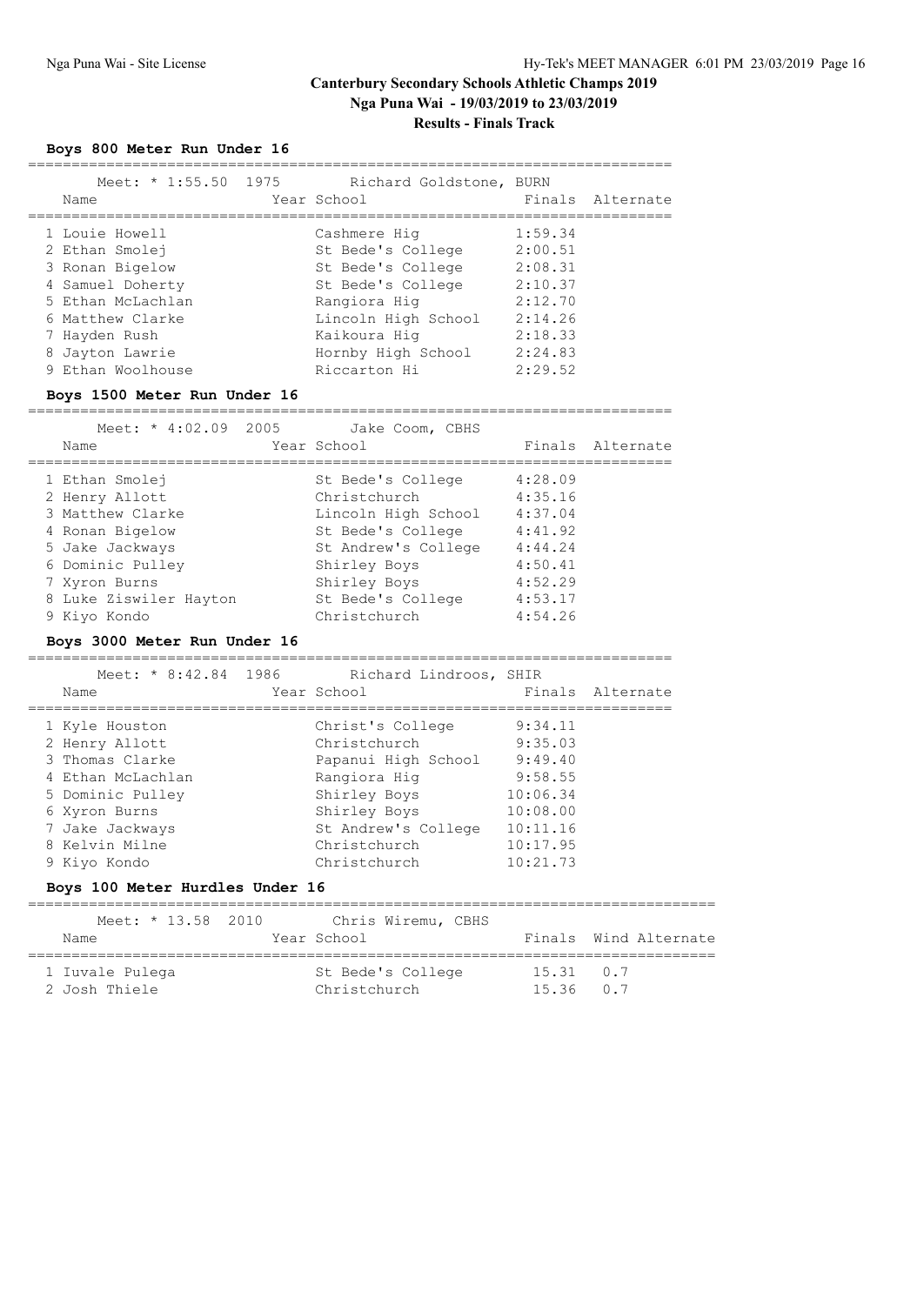#### **Boys 4x100 Meter Relay Under 16**

| Meet: * 44.90 1975<br>School                                                                                                                                                    | Burnside High School, BURN | Finals Alternate                                   |
|---------------------------------------------------------------------------------------------------------------------------------------------------------------------------------|----------------------------|----------------------------------------------------|
| 1 Burnside High School 'A'<br>2 Christchurch Boys High School 'A'<br>3 St Bede's College 'A'<br>4 St Andrew's College 'A'<br>5 Christ's College 'A'<br>6 Hornby High School 'A' |                            | 46.51<br>46.89<br>47.03<br>47.06<br>48.64<br>49.90 |

#### **Boys 100 Meter Run Under 19**

**Boys 200 Meter Run Under 19**

==================================================================================

|        | Name                        | Meet: * 10.98 2007 David Ambler, CBHS<br>Year School                                                                                                                                                                           |                  |        | Semis Wind H# Alternate |
|--------|-----------------------------|--------------------------------------------------------------------------------------------------------------------------------------------------------------------------------------------------------------------------------|------------------|--------|-------------------------|
|        | Semi-Finals                 |                                                                                                                                                                                                                                |                  |        |                         |
|        | 1 John Gerber               | St Bede's College                                                                                                                                                                                                              | $11.27q - 1.0$ 1 |        |                         |
|        | 2 Josh Crook                | St Bede's College                                                                                                                                                                                                              | $11.63q - 1.0$ 1 |        |                         |
|        | 3 Nicolo Fronda             | St Bede's College                                                                                                                                                                                                              | $11.66q -0.4$ 2  |        |                         |
|        | 4 Jordy Annand              | Christ's College                                                                                                                                                                                                               | $11.75q - 0.4$ 2 |        |                         |
|        | 5 Francis Go                | Catholic Cat the control of the control of the control of the control of the control of the control of the control of the control of the control of the control of the control of the control of the control of the control of | $11.77q - 0.4$ 2 |        |                         |
|        | 6 Jack Shields              | Cashmere Hig                                                                                                                                                                                                                   | $11.94q - 0.4$ 2 |        |                         |
|        | 7 Levani Rova               | St Thomas Of                                                                                                                                                                                                                   | $11.98q - 1.0$ 1 |        |                         |
|        | 8 Harry Waghorn             | St Andrew's College                                                                                                                                                                                                            | $12.04q - 0.4$ 2 |        |                         |
|        | 9 Tyler Dempsey             | Hornby High School                                                                                                                                                                                                             | $12.11 - 1.0 1$  |        |                         |
|        | 10 Ryan Verwey              | Hillmorton H                                                                                                                                                                                                                   | $12.14 - 1.0 1$  |        |                         |
|        | 11 Dominick Wilson          | Lincoln High School 12.15 -0.4 2                                                                                                                                                                                               |                  |        |                         |
|        | 12 Uzair Qamar              | $12.17 - 0.4$<br>Shirley Boys                                                                                                                                                                                                  |                  |        | $\overline{2}$          |
|        | 13 Kahumatai Northover      | Catholic Cat                                                                                                                                                                                                                   | $12.19 - 1.0 1$  |        |                         |
|        | 14 Tim Cross                | Christ's College $12.50 -1.0 1$                                                                                                                                                                                                |                  |        |                         |
|        | 15 Kenny Babajide           | Middleton Gr                                                                                                                                                                                                                   | $12.79 - 1.0 1$  |        |                         |
|        | 16 Jack Ifield              | Lincoln High School                                                                                                                                                                                                            | $14.04 - 0.4$ 2  |        |                         |
|        | Boys 100 Meter Run Under 19 |                                                                                                                                                                                                                                |                  |        |                         |
|        | Meet: * 10.98 2007          | David Ambler, CBHS                                                                                                                                                                                                             |                  |        |                         |
|        | Name                        | Year School                                                                                                                                                                                                                    |                  |        | Finals Wind Alternate   |
| Finals |                             |                                                                                                                                                                                                                                |                  |        |                         |
|        | 1 John Gerber               | St Bede's College 11.12 -0.8                                                                                                                                                                                                   |                  |        |                         |
|        | 2 Josh Crook                | St Bede's College 11.58 -0.8                                                                                                                                                                                                   |                  |        |                         |
|        | 3 Nicolo Fronda             | St Bede's College 11.74 -0.8                                                                                                                                                                                                   |                  |        |                         |
|        | 4 Francis Go                | Catholic Cat                                                                                                                                                                                                                   | 11.81            | $-0.8$ |                         |

 5 Jordy Annand Christ's College 11.83 -0.8 6 Levani Rova St Thomas Of 11.87 -0.8 7 Jack Shields Cashmere Hig 11.96 -0.8 8 Harry Waghorn St Andrew's College 11.99 -0.8

 1 John Gerber St Bede's College 22.15 +0.0 2 Mark Loh St Thomas Of 22.73 +0.0

Meet: \* 21.98 1992 Mark Keddell, STBD

===============================================================================

Name The Year School The School Finals Wind Alternate ===============================================================================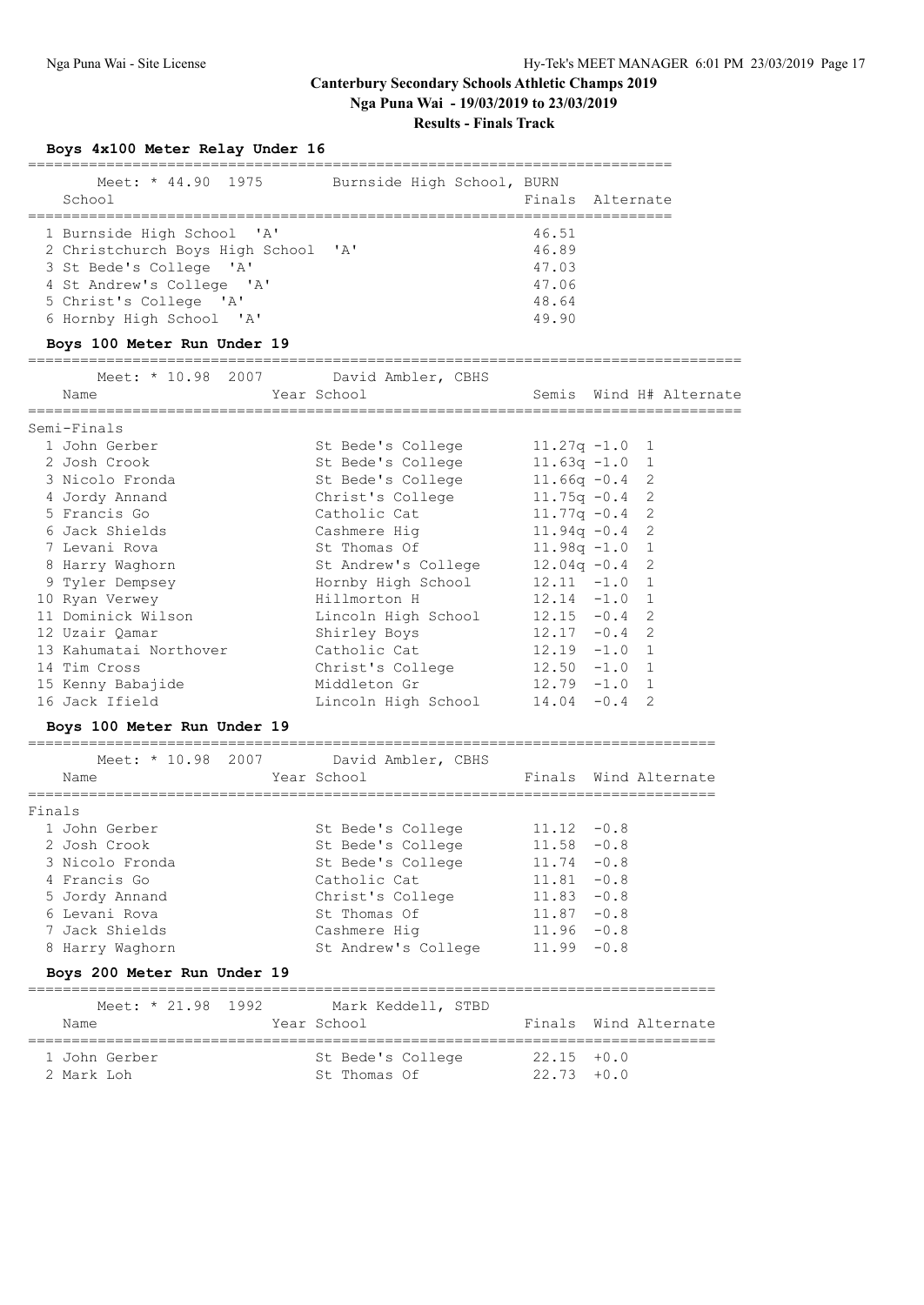#### **....Boys 200 Meter Run Under 19**

| 3 Josh Crook      | St Bede's College   | $23.56 + 0.0$ |  |
|-------------------|---------------------|---------------|--|
| 4 Matt Durant     | Christ's College    | $23.77 + 0.0$ |  |
| 5 Jack Shields    | Cashmere Hig        | $23.91 + 0.0$ |  |
| 6 Kenny Babajide  | Middleton Gr        | $24.22 + 0.0$ |  |
| 7 Dominick Wilson | Lincoln High School | $24.49 + 0.0$ |  |
| 8 Tom Sellars     | Christchurch        | $24.56 + 0.0$ |  |

#### **Boys 400 Meter Run Under 19**

| Meet: * 48.70 1984<br>Name | Darren Dale, ARAN<br>Year School |       | Finals Alternate |
|----------------------------|----------------------------------|-------|------------------|
| 1 Mark Loh                 | St. Thomas Of                    | 50.65 |                  |
| 2 Will Ferguson            | Christchurch                     | 52.35 |                  |
| 3 Zinan Bennett            | Middleton Gr                     | 52.38 |                  |
| 4 Sam Horgan               | St Bede's College                | 53.01 |                  |
| 5 Matt Durant              | Christ's College                 | 53.39 |                  |
| 6 Christopher Ireland      | Christ's College                 | 53.89 |                  |
| 7 Jaden McHerron           | Christchurch                     | 56.12 |                  |
| 8 Tyler Day                | St Bede's College                | 57.06 |                  |

#### **Boys 800 Meter Run Under 19**

==========================================================================

| Meet: * 1:53.86 1992<br>Name | Year School | Shaun Farrell, STAC |         | Finals Alternate |
|------------------------------|-------------|---------------------|---------|------------------|
| 1 Bradley Jervis             |             | St Bede's College   | 1:57.91 |                  |
| 2 Daniel Roswell             |             | Burnside Hig        | 1:58.95 |                  |
| 3 Max Flannigan              |             | Rangiora Hig        | 2:02.04 |                  |
| 4 Ben Nihoniho               |             | Cashmere Hig        | 2:02.46 |                  |
| 5 Ayrton Shadbolt            |             | St Andrew's College | 2:03.20 |                  |
| 6 Noah Fenwick               |             | Hagley College      | 2:04.13 |                  |
| 7 Thomas Coleman             |             | Te Aho O Te         | 2:06.12 |                  |
| 8 Gregor Mackay              |             | St Andrew's College | 2:07.11 |                  |

#### **Boys 1500 Meter Run Under 19**

|  | Meet: * 3:58.50 1987    | Richard Lindroos, SHIR |         |                  |
|--|-------------------------|------------------------|---------|------------------|
|  | Name                    | Year School            |         | Finals Alternate |
|  |                         |                        |         |                  |
|  | 1 Daniel Roswell        | Burnside Hig           | 4:18.11 |                  |
|  | 2 Chanel Muir           | Catholic Cat           | 4:20.56 |                  |
|  | 3 Max Flannigan         | Rangiora Hig           | 4:25.91 |                  |
|  | 4 Cameron Clark         | Burnside Hig           | 4:26.02 |                  |
|  | 5 Noah Fenwick          | Hagley College         | 4:27.54 |                  |
|  | 6 Matias Biraben-Clough | Christ's College       | 4:30.21 |                  |
|  | 7 Hugh Charles          | Christchurch           | 4:34.19 |                  |
|  | 8 Luke Mitchell         | Middleton Gr           | 4:36.64 |                  |
|  | 9 James Blake           | St Andrew's College    | 4:37.28 |                  |
|  | 10 Jack Staples         | St Bede's College      | 4:41.41 |                  |
|  | 11 Noah James           | Burnside Hig           | 4:50.73 |                  |
|  | 12 Michael Bellamy      | Lincoln High School    | 4:51.06 |                  |
|  |                         |                        |         |                  |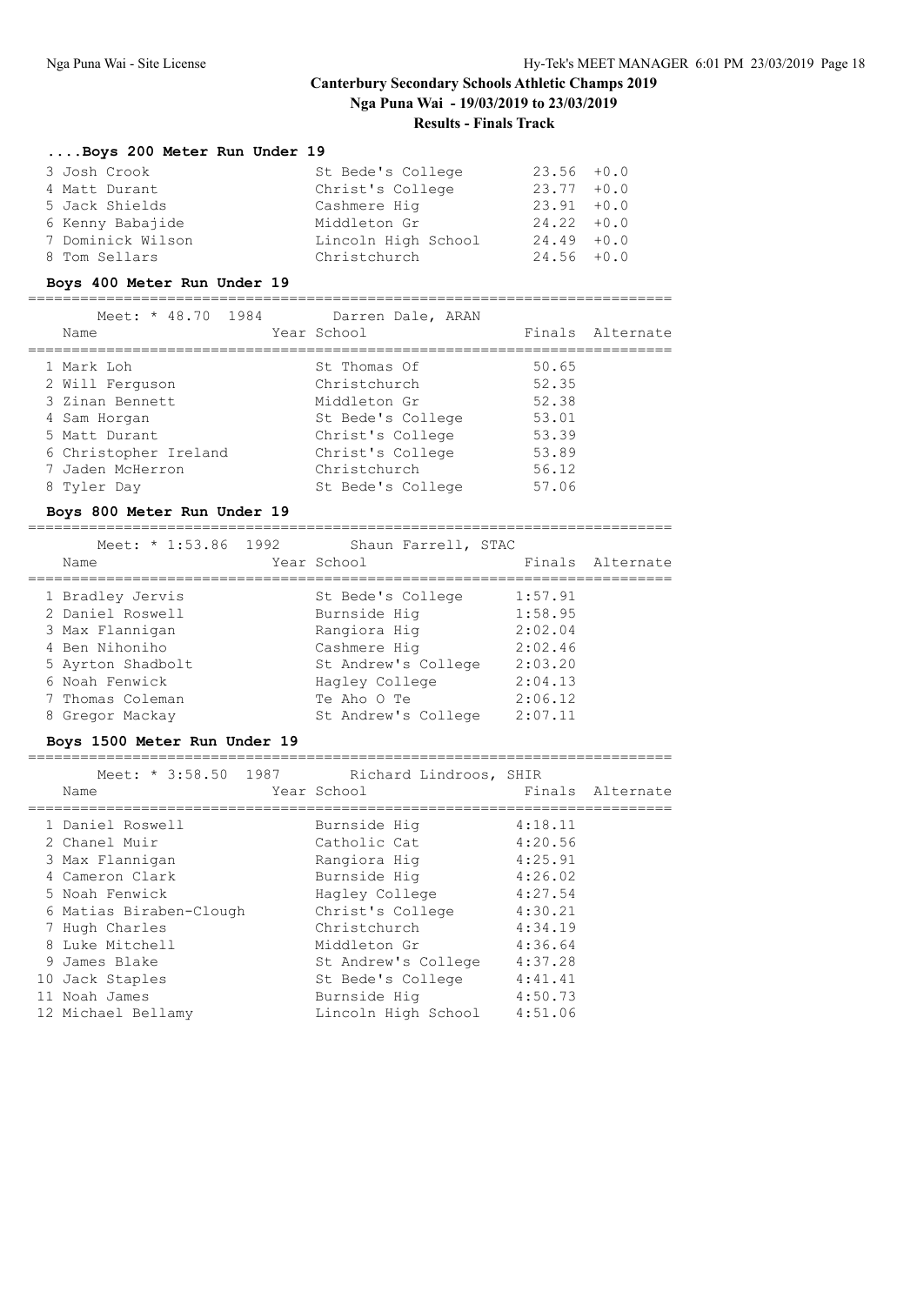# **Boys 3000 Meter Run Under 19**

|                                     | Meet: * 8:38.39 1987 Richard Lindroos, SHIR                           |                    |                       |
|-------------------------------------|-----------------------------------------------------------------------|--------------------|-----------------------|
| Name                                | Year School                                                           |                    | Finals Alternate      |
| 1 Chanel Muir<br>2 Cameron Clark    | Catholic Cat<br>Burnside Hiq                                          | 9:09.62<br>9:12.28 |                       |
| 3 Corban Straker                    | Burnside Hiq                                                          | 9:20.08            |                       |
| 4 Luke Mitchell                     | Middleton Gr                                                          | 9:23.97            |                       |
| 5 Thomas Anderson                   | Burnside Hig 9:29.78                                                  |                    |                       |
| 6 George McNaughton                 | Lincoln High School 11:54.26                                          |                    |                       |
| Boys 110 Meter Hurdles Under 19     |                                                                       |                    |                       |
| Meet: * 14.15 1995                  | Gideon Van Schalkwyck, CBHS<br>Equal: * 14.15 1996 Sean Gourley, CASH |                    |                       |
| Name                                | Year School                                                           |                    | Finals Wind Alternate |
| 1 Finn Moffat                       | St Bede's College $23.13 -0.1$                                        |                    |                       |
| Boys 300 Meter Hurdles Under 19     |                                                                       |                    |                       |
| Meet: * 39.05 2003                  | Stephen Gee, CBHS                                                     |                    |                       |
|                                     | Hand: * 39.1h 1995 Gideon Van Schalkwyck, CBHS                        |                    |                       |
| Name                                | Year School                                                           |                    | Finals Alternate      |
| 1 Zinan Bennett                     | Middleton Gr                                                          | 41.61              |                       |
| 2 Robbie McKeown                    | Christ's College 45.86                                                |                    |                       |
| 3 Tyler Day                         | St Bede's College 46.41                                               |                    |                       |
| Boys 4x100 Meter Relay Under 19     |                                                                       |                    |                       |
|                                     | Meet: * 43.23 1992 St Bede's College, STBD                            |                    |                       |
| School                              |                                                                       |                    | Finals Alternate      |
| 1 St Bede's College 'A'             |                                                                       | 44.11              |                       |
| 2 Christ's College 'A'              |                                                                       | 45.61              |                       |
| 3 Middleton Grange School 'A'       |                                                                       | 46.19              |                       |
| 4 Hornby High School 'A'            |                                                                       | 46.84              |                       |
| 5 Burnside High School 'A'          |                                                                       | 46.99              |                       |
| 6 St Andrew's College 'A'           |                                                                       | 47.76              |                       |
| 7 Christchurch Boys High School 'A' |                                                                       | 48.76              |                       |
| Boys 2000 Meter Steeplechase Open   |                                                                       |                    |                       |
| 1977<br>Meet: * 6:03.80             | Adrian Szentivanyi, MAIR                                              |                    |                       |
| Name                                | Year School                                                           | Finals             | Alternate             |
| 1 Ayrton Shadbolt                   | St Andrew's College                                                   | 6:27.14            |                       |
| 2 Thomas Anderson                   | Burnside Hig                                                          | 7:00.24            |                       |
| 3 Kelvin Milne                      | Christchurch                                                          | 7:33.07            |                       |

4 #Tram O'Callaghan Christchurch 7:43.07